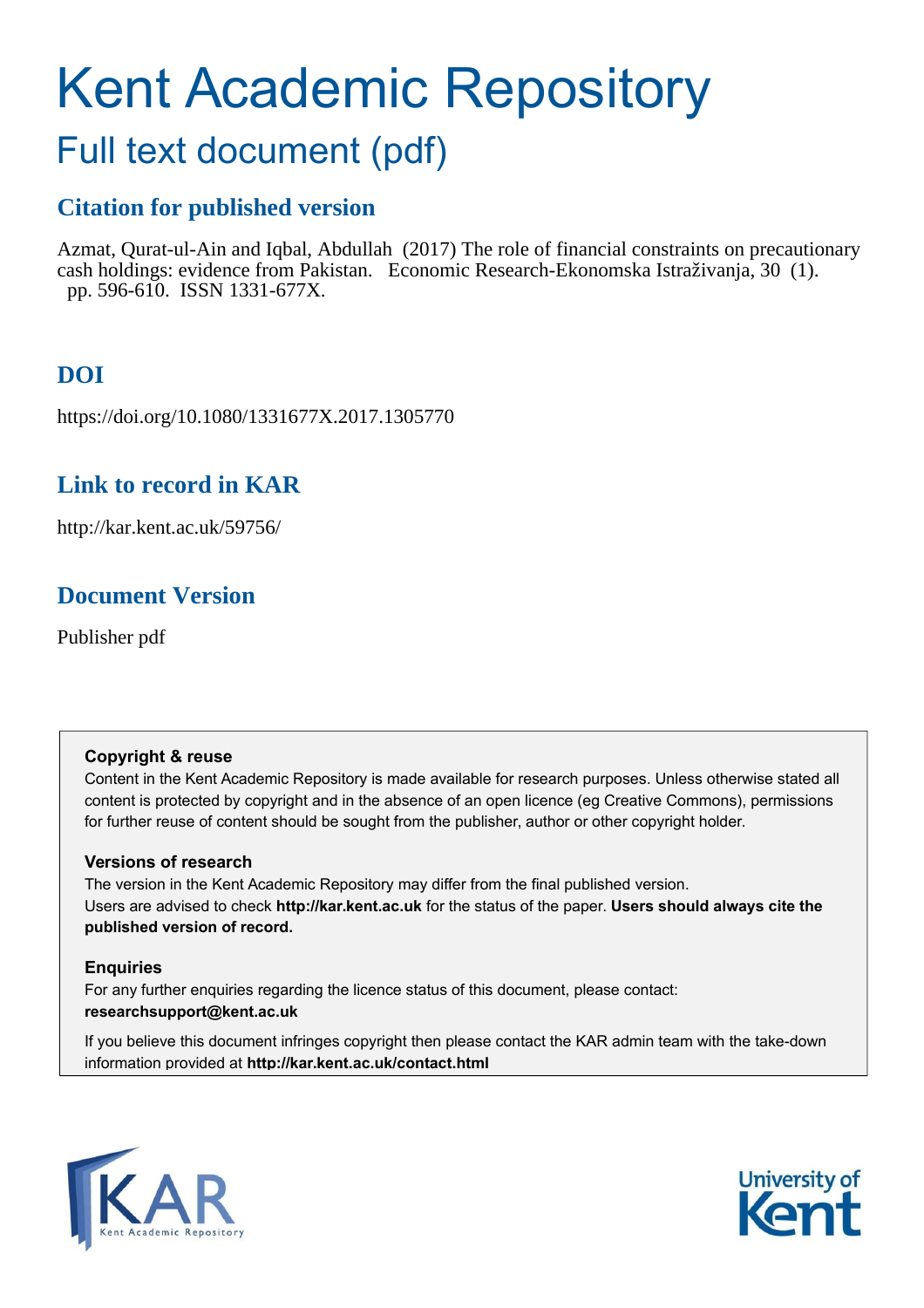



**Economic Research-Ekonomska Istraživanja**

**ISSN: 1331-677X (Print) 1848-9664 (Online) Journal homepage: <http://www.tandfonline.com/loi/rero20>**

# <span id="page-1-1"></span><span id="page-1-0"></span>**The role of financial constraints on precautionary cash holdings: evidence from Pakistan**

**Qurat-ul-ann Azmat & Abdullah Muhammad Iqbal**

**To cite this article:** Qurat-ul-ann Azmat & Abdullah Muhammad Iqbal (2017): The role of financial constraints on precautionary cash holdings: evidence from Pakistan, Economic Research-Ekonomska Istraživanja, DOI: [10.1080/1331677X.2017.1305770](http://www.tandfonline.com/action/showCitFormats?doi=10.1080/1331677X.2017.1305770)

**To link to this article:** <http://dx.doi.org/10.1080/1331677X.2017.1305770>

© 2017 The Author(s). Published by Informa UK Limited, trading as Taylor & Francis Group



<u>ය</u>

Published online: 11 Apr 2017.

[Submit your article to this journal](http://www.tandfonline.com/action/authorSubmission?journalCode=rero20&show=instructions)  $\mathbb{Z}$ 

**III** Article views: 140



<span id="page-1-2"></span>[View related articles](http://www.tandfonline.com/doi/mlt/10.1080/1331677X.2017.1305770)  $\mathbb{Z}$ 

[View Crossmark data](http://crossmark.crossref.org/dialog/?doi=10.1080/1331677X.2017.1305770&domain=pdf&date_stamp=2017-04-11)

Full Terms & Conditions of access and use can be found at <http://www.tandfonline.com/action/journalInformation?journalCode=rero20>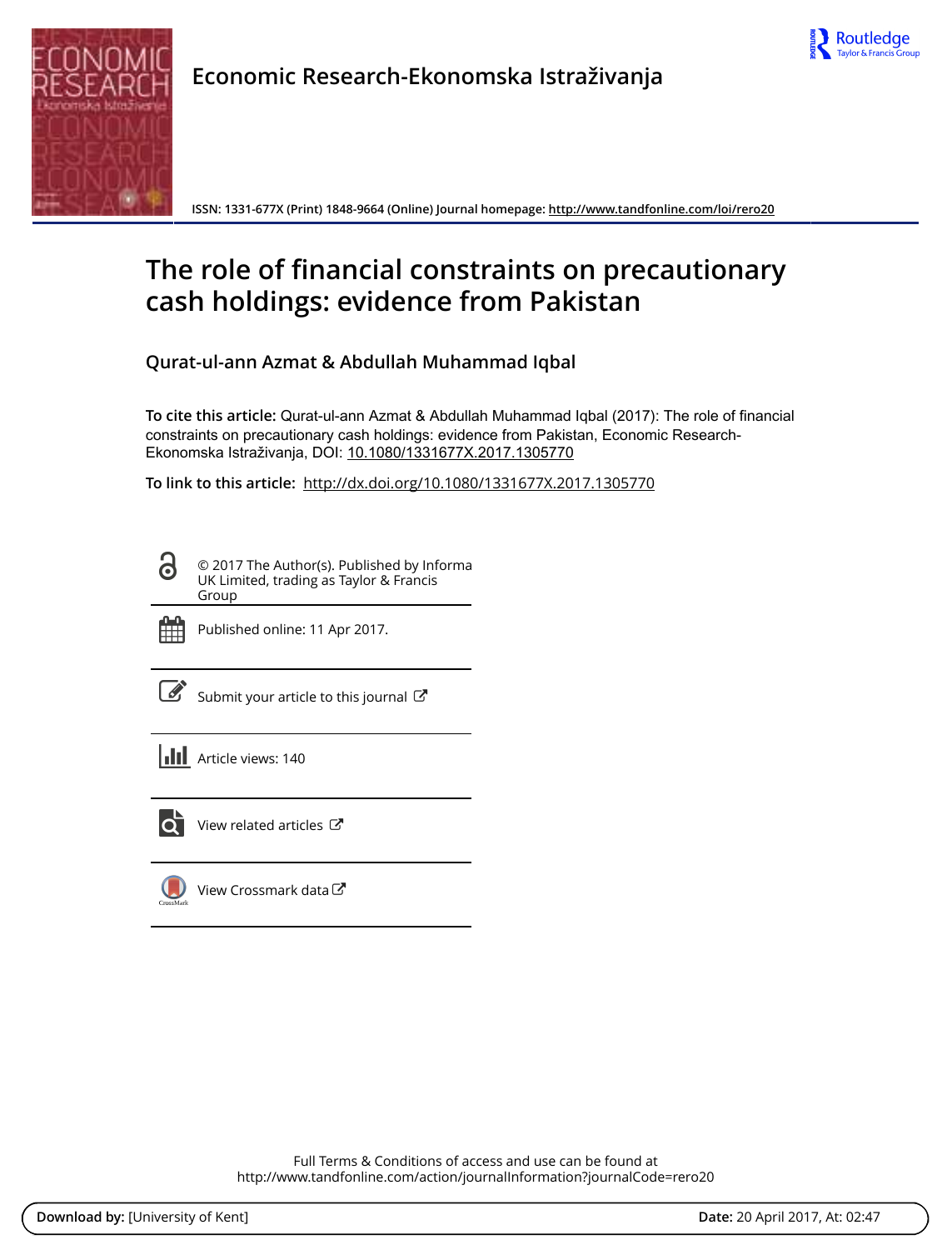<span id="page-2-13"></span><span id="page-2-12"></span>

<span id="page-2-8"></span><span id="page-2-2"></span><span id="page-2-1"></span>

Routledge Taylor & Francis Group

### **The role of inancial constraints on precautionary cash holdings: evidence from Pakistan**

<span id="page-2-7"></span>Qur[a](#page-1-0)t-ul-annAzmat<sup>a</sup> D and A[b](#page-1-1)dullah Muhammad Iqbal<sup>b</sup>

<sup>a</sup>NUST Business School, National University of Science and Technology (NUST), Islamabad, Pakistan; <sup>b</sup>Kent Business school, University of kent, chatham, Uk

#### **ABSTRACT**

<span id="page-2-5"></span>This study aims to investigate the direct relationship between precautionary cash holdings, cash flow volatility and the financial constraints of Pakistani firms for the period 2003-2013. The study also takes into account the 2008 financial crisis. This study seeks to discover that if a firm is financially constrained and its cash flows are highly volatile then it will increase its cash holdings and voluntarily reduce its current investment level due to the intertemporal trade-of between current and future investments. Thus, a positive relationship between cash holdings and future cash flow volatility and a negative relationship between current investments and future cash flow volatility is expected. In order to test the impact of cash flow volatility firms are classified in to constrained and unconstrained groups on the basis of four criteria, i.e., firm size, dividend payment, Kaplan-Zingales (KZ) index and group affiliation. For each criterion estimation is done by using two steps Generalised Method of Moments (GMM) estimator. Results show that financially constrained firms increase their cash holdings when cash flow volatility increases while financially unconstrained firms do not, except for KZ index criteria. It is also found that during the 2008 financial crisis constrained firms were more prone to saving cash than unconstrained ones. The study provides important insights into understanding the behaviour of Pakistani firms relating to cash holdings when they are financially constrained and cash flows are highly volatile. This is the first study of its kind that establishes a conclusive relationship between precautionary cash holdings, cash flow volatility and financial constraints in a Pakistani context.

#### ARTICLE HISTORY

Received 14 july 2014 accepted 10 February 2017

#### **KEYWORDS**

<span id="page-2-9"></span><span id="page-2-6"></span>cash holdings; cash flow volatility; financial constraints: financial crisis: panel data; Generalised Method of Moments (GMM)

<span id="page-2-15"></span><span id="page-2-14"></span><span id="page-2-11"></span><span id="page-2-10"></span><span id="page-2-4"></span><span id="page-2-3"></span><span id="page-2-0"></span>JEL CLASSIFICATIONS G30; G32; G39

#### **1. Introduction**

Keynes [\(1936](#page-14-0)) has explained two major benefits of holding cash. First, a firm can save transaction cost by using cash to make payments rather than raising fund externally. Second, the precautionary motive of holding cash, in which a firm can reserve cash to hedge against future cash shortfall. Thus, cash holdings can be considered valuable assets of the firm when other sources of funds are insufficient to fulfil the firm's demand for capital. This situation become more pronounced when irms face external inancing constraints to fund

**CONTACT** Qurat-ul-ann Azmat [aineazmat@gmail.com](mailto: aineazmat@gmail.com)

© 2017 The Author(s). Published by Informa UK Limited, trading as Taylor & Francis Group.

this is an open access article distributed under the terms of the creative commons attribution License [\(http://creativecommons.org/](http://creativecommons.org/licenses/by/4.0/) [licenses/by/4.0/](http://creativecommons.org/licenses/by/4.0/)), which permits unrestricted use, distribution, and reproduction in any medium, provided the original work is properly cited.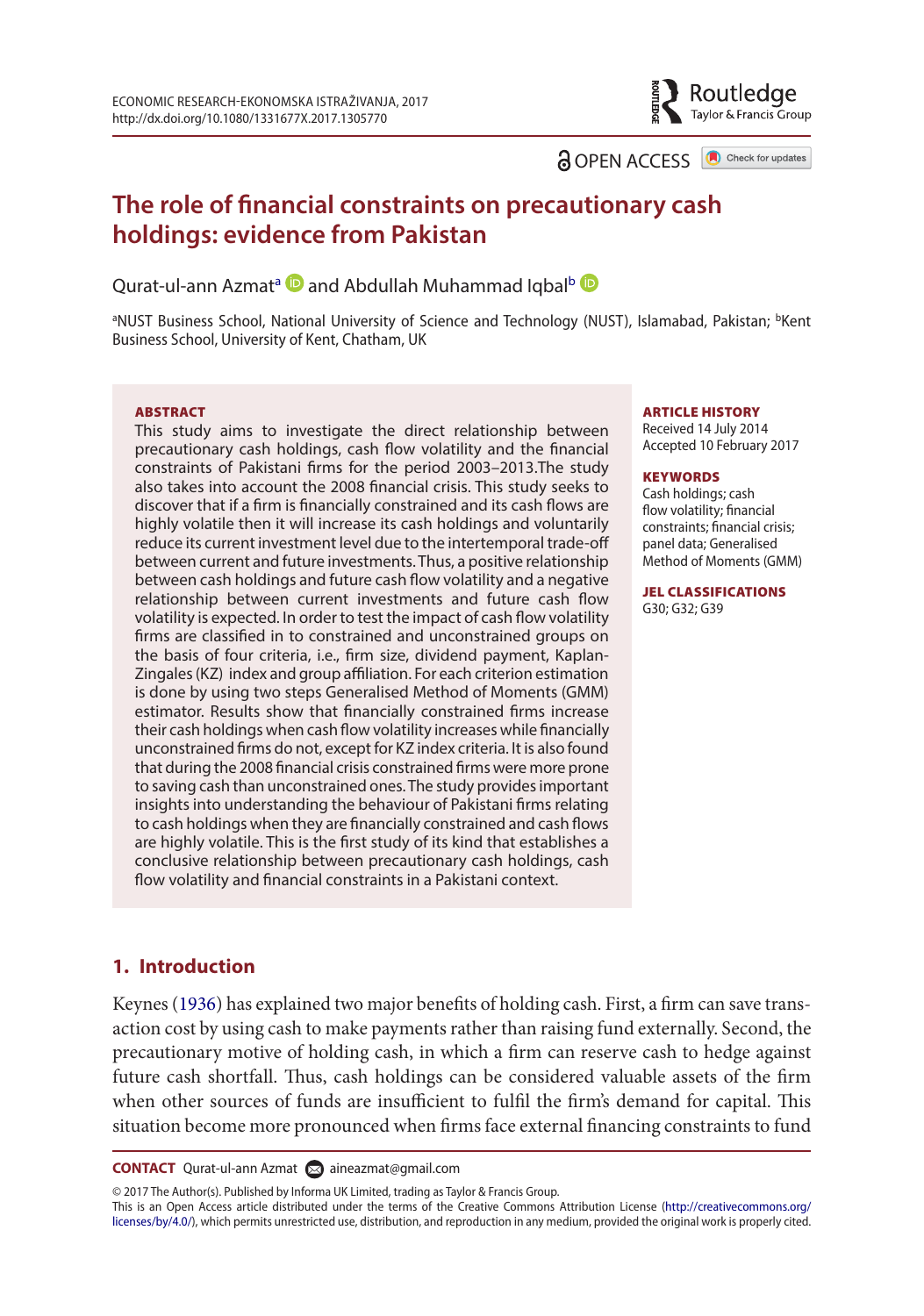#### 2  $\left(\frac{1}{2}\right)$  Q. AZMAT AND A. M. IQBAL

expenditures. In support of this view, several studies reported that firms with greater difficulties in obtaining external capital save more cash than irms with fewer frictions (see, for example, Almeida, Campello, & Weisbach, [2004\)](#page-13-0).

In this study, cash holdings in the developing market is investigated which is diferent in governance and institutional framework from the US and UK (La Porta, Lopez-de-Silanes, Shleifer, & Vishny, [1997\)](#page-14-1). In cash holding literature there are studies which have pointed out that there are signiicant diferences among the cash holding behaviour of developed and developing countries (see, for example, Islam & Mozumdar, [2007;](#page-14-2) Fernandes & Gonenc, [2014](#page-14-3); Kusnadi & Wei, [2011](#page-14-4)). However, Al-Najjar [\(2013](#page-13-1)) observed that there are similarities between developed and developing countries on the factors determining cash holdings. Investigating this debate in developing markets emphasises the importance of strategic decision of cash holding, which has been under-researched in the previous literature.

<span id="page-3-1"></span><span id="page-3-0"></span>This study is important in developing country context, such as Pakistan's, because it is considered as having lower level of inancial intermediary development, stock market development, legal system inefficiency and lower GDP per capita (Beck, Demirgüç-Kunt, Laeven, & Maksimovic, [2006\)](#page-13-2). Moreover, irms in Pakistan are characterised as having concentrated ownership, family control business groups, pyramidal structures, interlocking directorship and cross shareholdings (Cheema, [2003;](#page-13-3) Zaidi & Aslam, 2005; Javed & Iqbal, [2006](#page-14-5)). All those factors create costly external inancing for irms operating in developing markets. However, developed inancial systems can get cheaper external inancing by mitigating the market imperfections; this situation leads to more dependency on internally generated funds in developing markets (Arslan, Florackis, & Ozkan, [2006](#page-13-4)). Thus, Pakistan is considered as a inancially underdeveloped country in which irms face external inancing constraints (Khurana, Martin, & Pereira, [2006\)](#page-14-6). Love ([2003\)](#page-14-7) also found that financing constraints, measured by the sensitivity of investment to internal funds, decrease with inancial development. Thus, it implies that firms' investment policy in developing (developed) markets relies more (less) on the availability of internal funds.

Rajan and Zingales ([1998](#page-15-0)) argued that well developed ' inancial markets and institutions help a firm overcome problems of moral hazard and adverse selection, thus help reducing the irm's cost of raising money from outsiders' (p. 560). In contrast, these problems become severe in countries which are less inancially developed and where institutions are less protective of investor interests. his situation creates a wide wedge between irms' internal and external costs of funds (La Porta et al., [1997\)](#page-14-1). Javed and Iqbal ([2007](#page-14-8)) showed that weak governance practices afect the external inancing needs of corporations in Pakistan; thus, the firms rely more on internal funds for supporting their growth opportunities.

Acharya, Almeida, and Campello ([2005\)](#page-13-5) provided evidence that cash balances secure investment through hedging against cash flow deficits. Thus, it can be argued that financing constraints create a demand for greater liquidity in order to reduce the impact of inancing frictions and this need becomes greater in less developed markets (Arslan et al., [2006](#page-13-4)). The above findings have implications for firms in Pakistan because, as the evidence shows, Pakistan is not only financially underdeveloped but its corporate governance systems are also not strong enough to protect the rights of investors. Thus, making external finance costly and encourages irm to save more cash and ease the impact of inancial constraints.

The study also takes into account the impact of the 2008 financial crisis for Pakistani firms. The view that the real economy may suffer from a credit crunch as a result of the subprime meltdown is far from self-evident. As Bates, Kahle, and Stulz [\(2009](#page-13-6)) carefully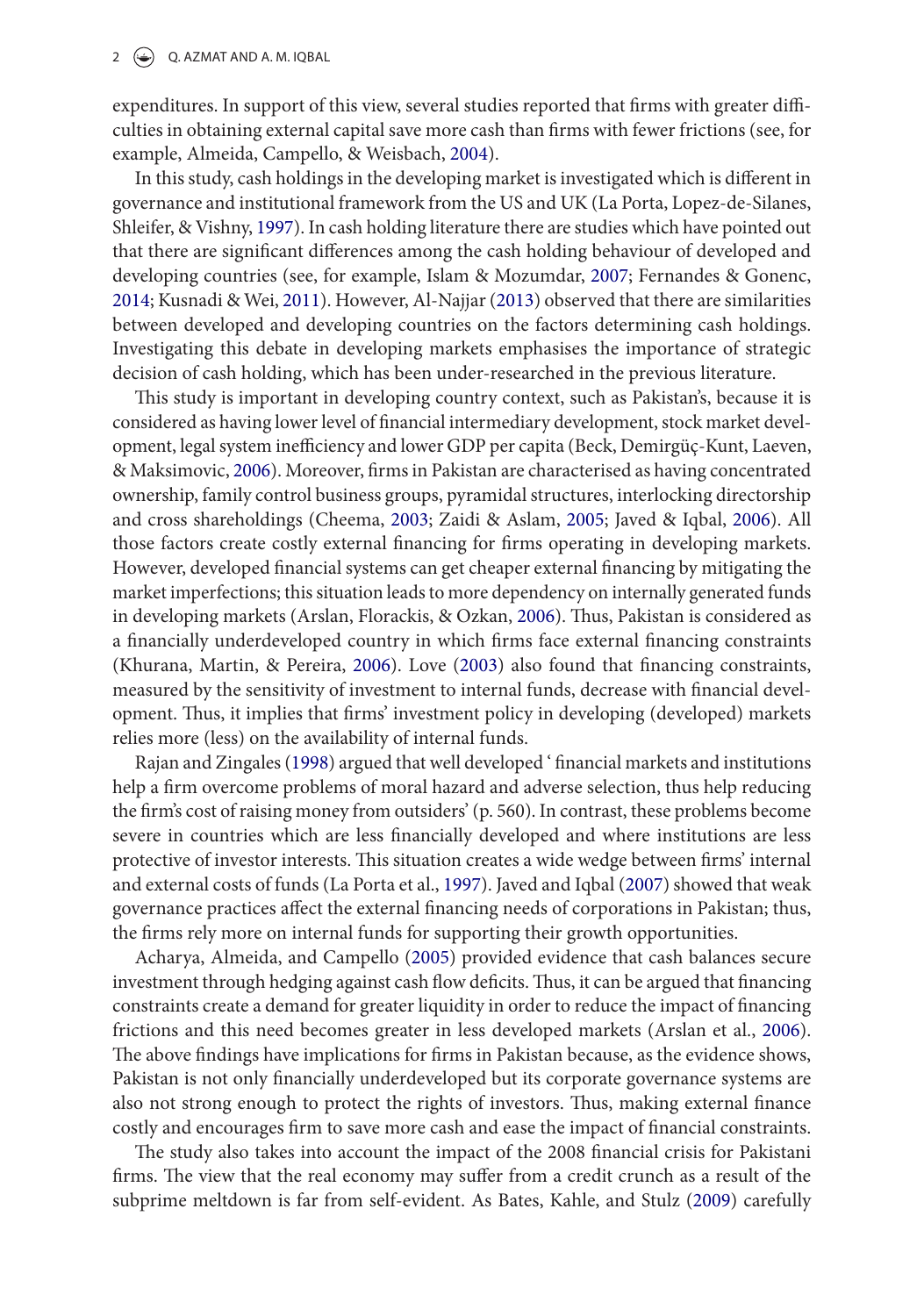document, non-inancial irms held an abundance of cash prior to the crisis. According to them:

<span id="page-4-3"></span>… the net debt ratio (debt minus cash, divided by assets) exhibits a sharp secular decrease and most of this decrease in net debt is explained by the increase in cash holdings. The fall in net debt is so dramatic that average net debt for US irms is negative in 2004. In other words, on average, firms could have paid off their debt with their cash holdings (p. 1986).

<span id="page-4-6"></span>Given the apparent secular downward trend in cash holdings, the net debt ratio was likely even further into negative territory by mid-2007, right before the start of the fullblown subprime crisis. This at least suggests the possibility of no serious liquidity tightening outside the inancial sector. Probably due to of this belief, Federal Reserve Chairman Ben S. Bernanke called strong corporate balance sheets 'a bright spot in the darkening forecast' during his testimony at the US Congress on monetary policy on 27 February 2008 (Tong & Wei, [2009](#page-15-1)).

<span id="page-4-5"></span><span id="page-4-2"></span>Pakistan's economy is still relatively less integrated with the global economy in comparison to some of its neighbours, such as China and India. The low level of integration kept the economy insulated to some extent (Draz, [2011\)](#page-14-9).

<span id="page-4-0"></span>According to the 2007–2008 Financial Stability Review from the State Bank of Pakistan (SBP), 'Pakistan's banking sector has remained remarkably strong and resilient, despite facing pressures emanating from weakening macroeconomic environment since late 2007.' According to Fitch Ratings, the international credit rating agency with head offices in New York and London, 'the Pakistani banking system has, over the last decade, gradually evolved from a weak state-owned system to a slightly healthier and active private sector driven system'. The data from the banking sector for the final quarter of 2008 confirms a slowdown ater a multi-year growth pattern. In October 2008, total deposits fell from Rs3.77 trillion in September to Rs3.67 trillion. Provisions for losses over the same period went up from Rs173 billion in September to Rs178.9 billion in October. At the same time, the SBP has jacked up interest rates: the three-month Treasury bill auction saw a jump from 9.09% in January 2008 to 14% in January 2009, and bank lending rates are now as high as 20%. Overall, Pakistan's banking sector has not been as prone to external shocks as the banks in Europe. Liquidity is tight, certainly, but that has little to do with the global financial crisis and more to do with heavy government borrowing from the banking sector, and thus tight liquidity and the 'crowding out' of the private sector.

<span id="page-4-4"></span><span id="page-4-1"></span>he Karachi Stock Exchange (KSE) is Pakistan's largest and most liquid exchange. BusinessWeek cited it as the 'best-performing stock market in the world' for the year 2002. On the last trading day in December 2008, the KSE listed a total of 653 companies, with an accumulated market capitalisation of Rs1.85 trillion (\$23 billion)., The KSE - as represented by the KSE-100 Index – had its highest close ever on 26 December 2007, at 14,814 points with a market capitalisation of Rs4.57 trillion (\$58 billion). As of 23 January 2009, the KSE-100 Index stood at 4929 points with a market capitalisation of Rs1.58 trillion (\$20 billion), a loss of over 65% from its highest point. According to estimates of the SBP, foreign investment in the KSE stands at around \$500 million. Other estimates put foreign investment at around 20% of the total free loat. During the 2006 and 2007 calendar years, foreign investors were actively investing in KSE-listed securities. In September 2007, however, Standard & Poor's cut its outlook for Pakistan's credit rating to 'stable' from 'positive' on concerns over deteriorating security. On 5 November 2007, Moody's Investors Service announced that Pakistan's credit rating had been placed 'under review'. he end of 2007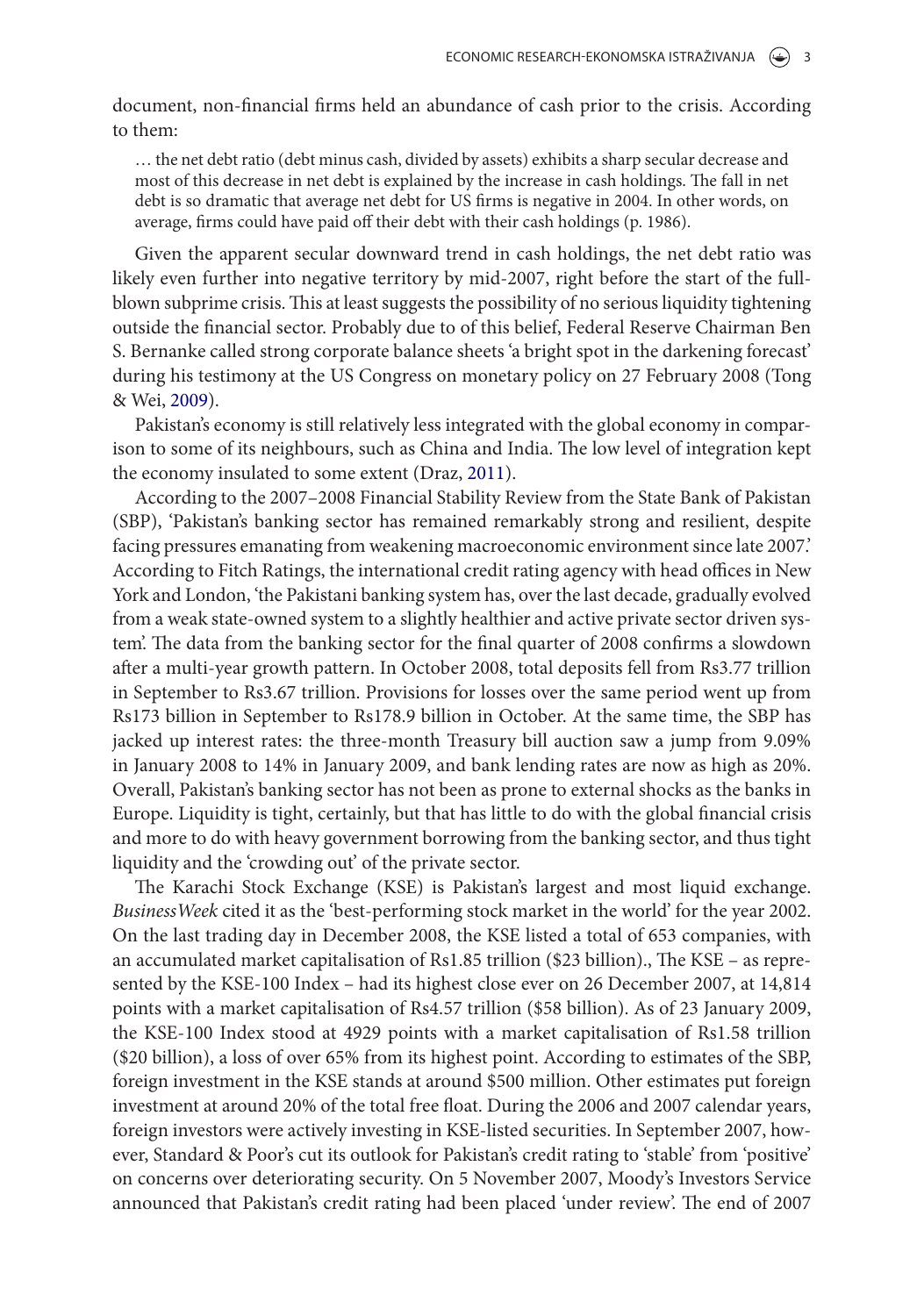#### $4 \quad \Leftrightarrow \quad Q.$  AZMAT AND A. M. IQBAL

<span id="page-5-1"></span>was a bleak one for the KSE. Uncertainties over the upcoming Pakistani general election, a troubling macroeconomic scenario, an active insurgency in the Federally Administered Tribal Areas (FATA), double-digit inlation, a ballooning trade deicit, an unsustainable budgetary deficit and a worrying drop in foreign currency reserves created a dark, threatening cloud over the market.

<span id="page-5-0"></span>The global financial crisis and the accompanying global credit crunch had only a minor direct impact on Pakistan, but the Pakistani economy remains in dire straits. For the 2008– 2009 fiscal year, Pakistan needed a colossal \$13.4 billion foreign inflow of capital (Saleem, [2009](#page-15-2)).

Earlier studies have extensively studied the transaction motive of holding cash. But the precautionary motive has not been adequately discussed in the literature (see, for example, Han & Qiu, [2007](#page-14-10)). There are studies which have explained that cash flow volatility could afect a irm's cash holding behaviour (see, for example, Mikkelson & Partch, [2003](#page-15-3); Opler, Pinkowitz, Stulz, & Williamson, [1999\)](#page-15-4). These studies suggest that firms use internally generated funds to hedge against future cash low uncertainty and to increase their cash holdings in response to increase in cash flow volatility. This is the first study of its kind which has provided a direct analysis of the relationship between cash holdings, cash low uncertainty and financial constraints in the context of Pakistan. Furthermore, it also takes into account the impact of the 2008 financial crisis on Pakistani listed firms.

<span id="page-5-4"></span><span id="page-5-2"></span>The present study complements the findings of Han and Qui (2007), which have shown that the impact of cash low volatility on a irm's cash holdings depends upon its inancial constraints. A financially constrained firm increases its cash holdings when there is an increase in cash low volatility. While, there is no systematic relationship between cash holding and cash flow volatility for unconstrained firms. Furthermore, the findings are an extension of the results of Opler et al. [\(1999\)](#page-15-4) and Drobetz and Gruninger ([2007\)](#page-14-11) in which they reported a positive relationship between volatility and cash holdings. However, they did not examine the mediating role of financing constraints. This study moves a step forward by providing the direct relationship between cash flow volatility, financial constraints and cash holdings of Pakistani firms in the presence of the 2008 financial crisis.

#### **2. Related literature and testable hypotheses**

<span id="page-5-3"></span>Ater the seminal paper of Miller and Modigilliani [\(1958\)](#page-15-5), much research had objected to the substitutability of internal and external finance. The objection was mainly based on the notion that there exist imperfections in capital market. When irms face those limitations, they are forced to pay a premium for externally-raised over internally-generated funds while, those problems become less severe if a firm has more internal funds available. Conventional wisdom says, the more a firm is financially constrained either in the form of capital market terms or internal funds, the less it invests. It is argued that irms which are anticipating inancing constraints in the future respond to those potential constraints by hoarding cash today. The first study which addressed the issue of financing constraints of the firm is by Fazzari, Hubbard, and Petersen [\(1988](#page-14-12)). They investigated the relationship between financing constraints and corporate investment. They argued that changes in cash flow will be an important determinant of marginal capital spending for constrained firms when external financing is costly and sensitivity of investment to cash flow will be increasing in the degree of financial constraints.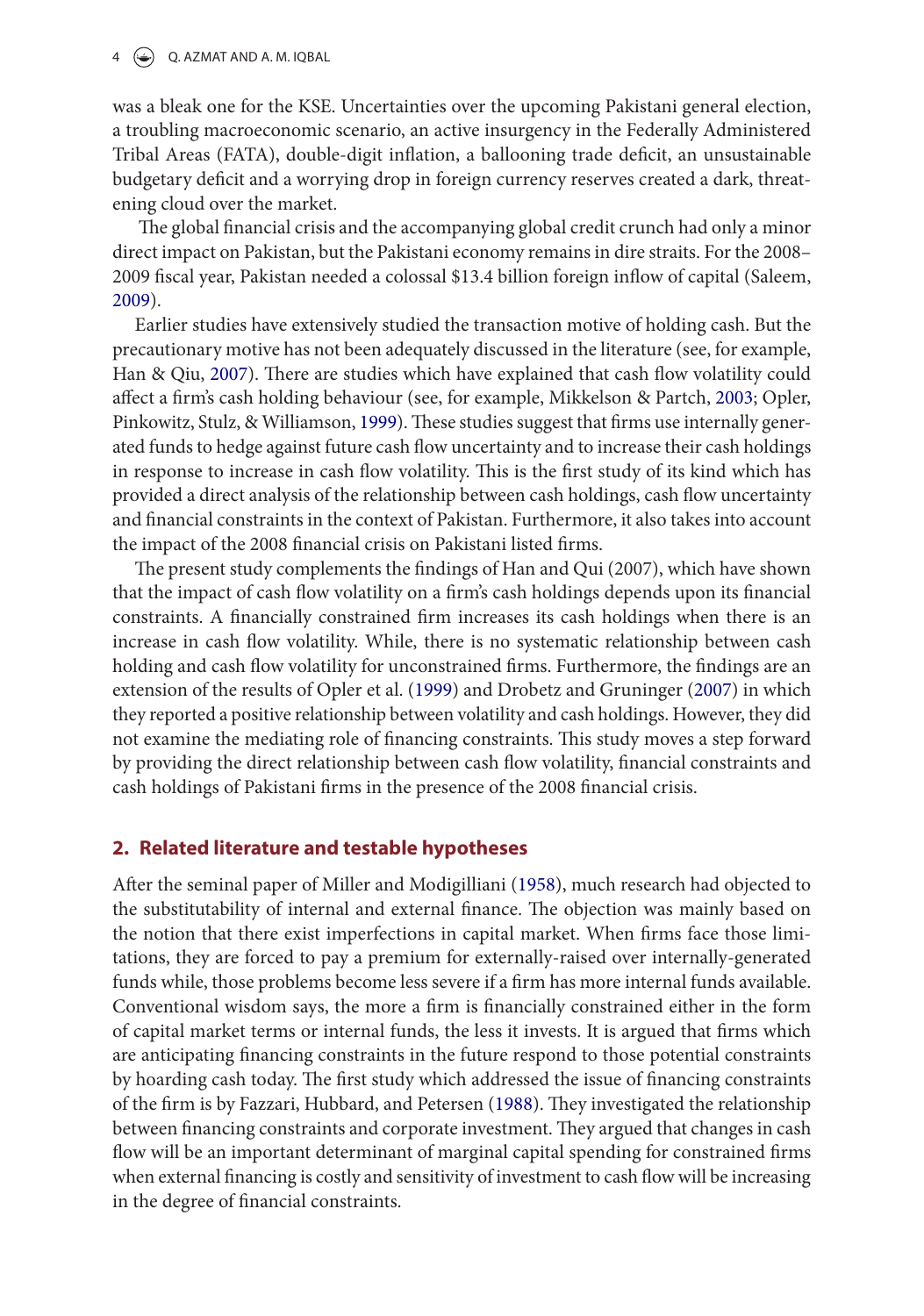Later, Fazzari et al.'s ([1988](#page-14-12)) study was challenged on both an empirical and theoretical basis. Kaplan & Zingales ([1997](#page-14-13)) provided evidence that a greater sensitivity of investment to cash low is not a reliable measure of the diferential cost between internal and external finance. Their results showed that financially less-constrained firm's exhibit significantly greater investment cash low sensitivity than more inancially constrained irms. Alti ([2003\)](#page-13-7) further demonstrated that although cash lows contain valuable information about the irm's investment opportunities, the cross-sectional patterns reported by Fazzari et al. ([1988\)](#page-14-12) can be consistent with the model with no financing frictions.

<span id="page-6-1"></span>Because of certain criticisms associated with the use of investment cash low sensitivities in determining whether costly external inance afects inancial policies. Almeida et al. [\(2004](#page-13-0)) used a different approach; they focus on cash flow sensitivity of cash. They explained that since cash is a financial as opposed to real variable, it is difficult to argue that the explanatory power of cash lows over cash policies can be attributed to its ability to forecast future business conditions. They proposed that financially constrained firms should have a systematic propensity to save cash, while unconstrained firms should not. Results showed that the cash flow sensitivity of cash is positive for constrained firms, but insignificant for unconstrained irms. Pulvino and Tarhan [\(2005](#page-15-6)) found that both constrained and unconstrained irms have similar positive cash to cash low sensitivity, suggesting no impact of inancial constraints. When using a simultaneous equation system and accounting for external inancing's response to cash low changes. Minton and Schrand ([1999\)](#page-15-7) documented the direct relationship between cash flow volatility and investment. They found that firms with high cash flow volatility invest less due to the high costs of external financing.

<span id="page-6-3"></span><span id="page-6-2"></span><span id="page-6-0"></span>Almeida et al. [\(2004\)](#page-13-0) argued that the link between financial constraints and a firm's demand for liquidity can help identify whether inancial constraints are an important determinant of firm behaviour. They formalise a model in which firms anticipating financing constraints in the future respond to those constraints by hoarding cash today. Constrained firms choose their optimal cash policy by balancing the profitability of current and future investment. On the other hand, financially unconstrained firms have no use of cash, but also they bear no cost of holding it. The difference in the cash policies of constrained and unconstrained firms suggest that financial constraints should be related to a firm's propensity to save cash out of cash inlows while unconstrained irms should not. hey test the model using manufacturing firms over the period 1971–2000. Firms are classified into constrained and unconstrained irms on the basis of ive criteria, i.e., irm payout policy, asset size, bond ratings, commercial paper ratings and Kaplan-Zingales index. Consistent with the theoretical prediction results showed that constrained firms have significantly positive cash-cash low sensitivities while unconstrained irms do not. Further, the results also showed that financially constrained firms' cash flow sensitivity of cash increases after negative macroeconomic shock while the unconstrained firms do not.

<span id="page-6-4"></span>Based on the theoretical model of Almeida et al. ([2004\)](#page-13-0), Han and Qui (2007) determined firms' precautionary cash holdings in response of cash flow uncertainty. Results showed that financially constrained firms increase their cash holdings in response to an increase in cash flow volatility while, financially unconstrained firms do not. Therefore, for firms with access to capital markets the precautionary reason for holding cash will not be important.

Paul and Ferrando ([2010\)](#page-15-8) investigated the inancial conditions of non-inancial irms in Euro area. hey followed the methodology of Almeida et al. ([2004](#page-13-0)) that focuses on the analysis of cash low sensitivity of cash holdings. Firms are classiied in to three groups rather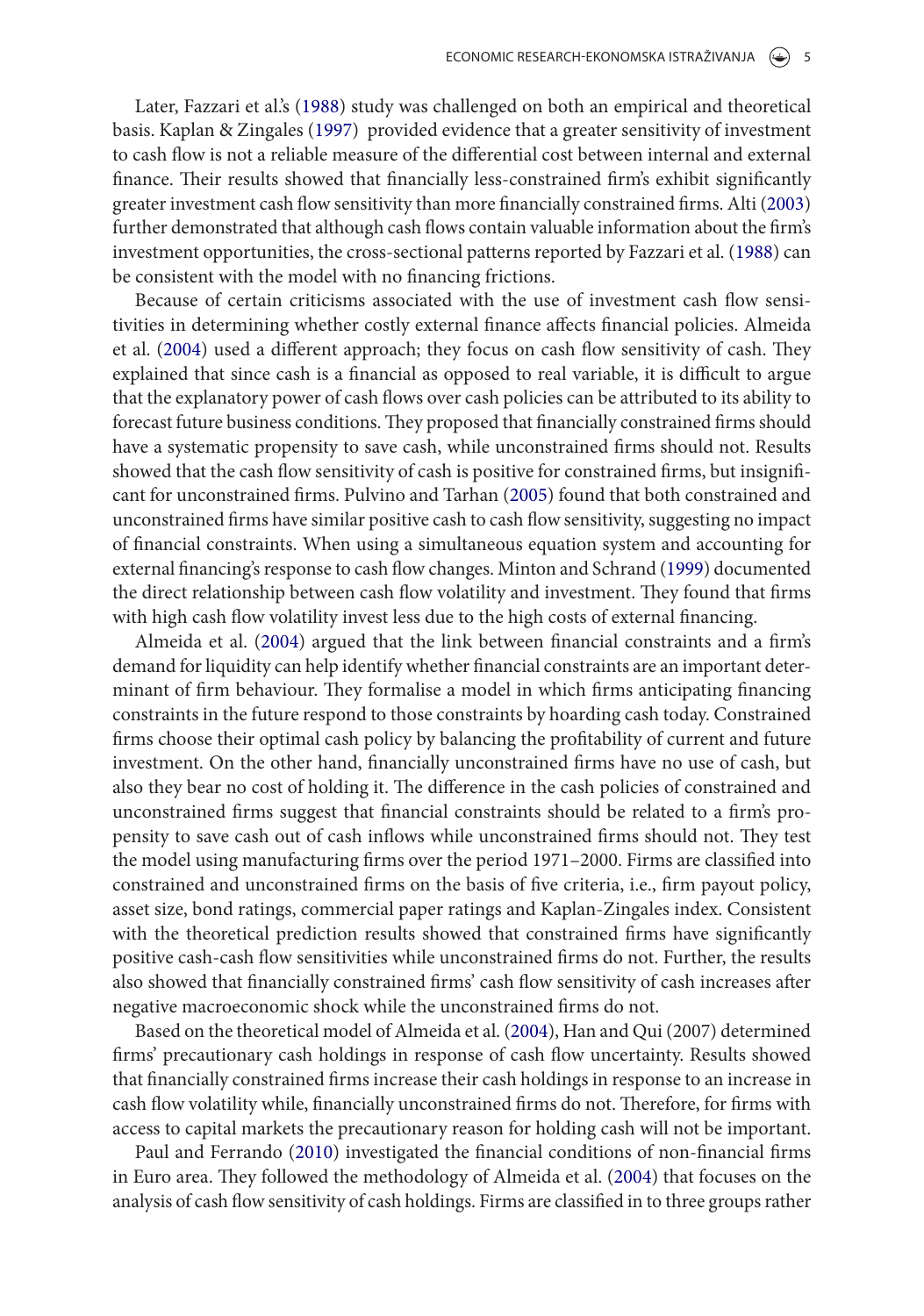#### 6  $\left(\frac{1}{2}\right)$  Q. AZMAT AND A. M. IQBAL

<span id="page-7-6"></span>than two based on the interrelation of several financial variables derived from balance sheet and profit and loss accounts. The groups are unconstrained firms, relatively constrained firms and absolutely constrained firms. Results showed that contrary to the previous evidence based mainly on US irms in Euro area the propensity to save cash out of cash lows is significantly positive regardless of firms' financing conditions.

For a sample of US firms Denis and Sibilkov ([2007\)](#page-14-14) further confirmed the results of earlier studies that cash holdings are more valuable for inancially constrained irms than for unconstrained ones. This is because greater cash holdings are associated with higher levels of investment for both constrained and unconstrained irms, but the marginal value of investment is greater for constrained firms.

Another stream of literature studied the cross-sectional determinants of cash holdings. In those studies it is further confirmed that financially constrained firms hold more cash than unconstrained irms, for example Opler et al. [\(1999](#page-15-4)) found that irms with volatile cash lows, possess high growth opportunities hold high cash balances. Bates et al. [\(2009\)](#page-13-6) noted the dramatic increase in cash holdings of US industrial irms from 1980–2006. hey found that the increase in the industry cash low risk is the main determinant of the increase in cash holdings and precautionary motive for cash holdings plays an important role in explaining the increase in cash ratios. McVanel and Perevalov (2008) further conirmed that for a sample of Canadian firms' financial constraints are important in explaining firm's higher cash holdings.

<span id="page-7-4"></span>Faulkender and Wang [\(2006](#page-14-15)) argued that liquidity is more beneficial for financially constrained firms; thereby the marginal value of cash holdings is more for financially constrained firms than the unconstrained ones. Brown and Petersen ([2010\)](#page-13-8) reported that firms with financial constraints are dependent upon cash holdings in order to smooth their Research and Development spending, especially because cash provides a bufer for R&D from financial shocks and the high adjustment costs of R&D.

<span id="page-7-2"></span><span id="page-7-1"></span>In a developing country context, Laeven [\(2003\)](#page-14-16) studied the role of inancial liberalisation on easing the inancing constraints (measure by sensitivity of investment to cash low) of the firms among developing countries including Pakistan. Results showed that financial liberalisation relaxed the external inancing constraints of small irms but increased the financing constraints of large firms.

<span id="page-7-5"></span><span id="page-7-3"></span><span id="page-7-0"></span>Shen and Wang [\(2005](#page-15-9)) reported that for a sample of Taiwanese firm investment is less sensitive to cash flow when a firm has strong bank relationship, here bank relationship is used as a proxy for mitigating financing constraints. Thus, a firm held less cash flow in hand for future investment expenditures while, if a irm has weak bank relationship the investment is sensitive to cash lows. In case of Turkey, Arslan et al. ([2006](#page-13-4)) showed that cash holdings act as an efective device against cash low luctuations. Its role become more important for financially constrained firms than unconstrained ones especially during the financial crisis period and it also inluences their sensitivity of investment to cash low.

Tong and Wei ([2009\)](#page-15-1) proposed a framework to quantify the importance of the inance shock to non-financial firms in 45 countries, including Pakistan. The methodological framework studied the underlying mechanisms by which a financial sector crisis may affect the real sector, and applied it to the case of the global financial crisis 2008. Results of the study showed that countries with rapid pre-crisis credit expansion, finance-sensitive firms experienced significantly worse performance of stocks.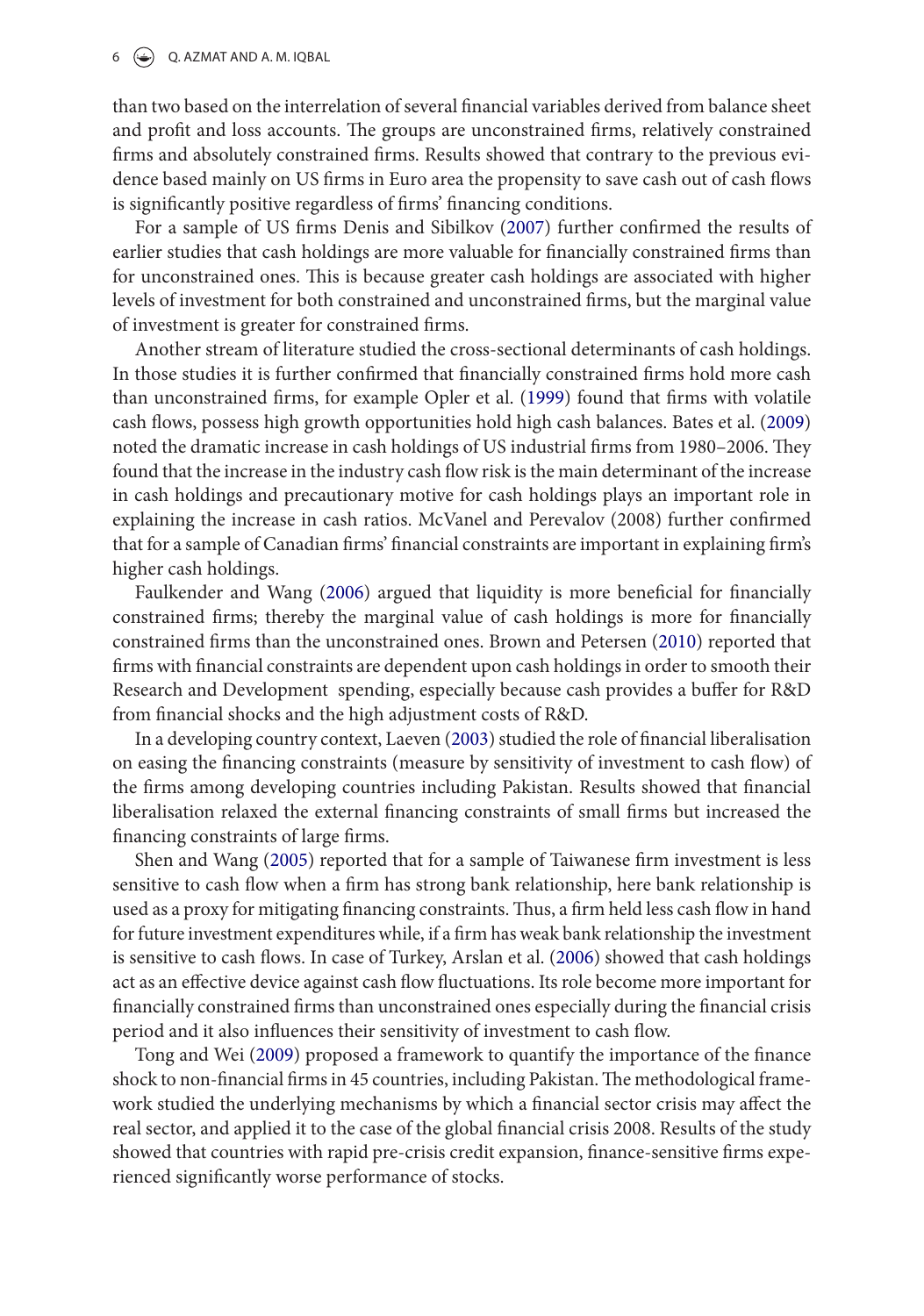In case of Pakistan, Sohail and Javid [\(2014\)](#page-15-10) studied the short term under and overreaction efect for Pakistani irms, in the context of the 2008 Global Financial Crisis considering the period from September 2007 to 2009. The study findings revealed a consistent pattern in relation to prior studies on the subject, relecting absence of any prominent evidence of short term under or overreaction efect in the case of the KSE both during and ater the financial crisis events.

<span id="page-8-1"></span>On the basis of above arguments following hypothesis are proposed:

**Hypothesis 1:** Financially constrained irms increase cash holdings in response to increase in cash flow volatility and during the financial crisis 2008.

**Hypothesis 2:** Financially unconstrained irms do not increase cash holdings in response to increase in cash flow volatility and during financial crisis 2008.

#### **3. Data and variable measurement**

<span id="page-8-0"></span>Initially, all Pakistani firms listed on the KSE during the period 2003–2013 are included in the sample. However, inancial irms are excluded because they hold liquid assets for different reasons than non-financial firms (Drobetz & Gruninger, [2007](#page-14-11); Pinkowitz, Stulz, & Williamson, [2006\)](#page-15-11). A primary source of data is firms' annual reports. As a supplementary source, 'Balance Sheet Analysis of Joint Stock Companies Listed on Karachi Stock Exchange', a publication of the SBP and website opendoors.pk is considered. These sources provide information about Balance Sheets, Income Statements and annual reports of all the listed non-financial<sup>[1](#page-13-9)</sup> firms of Pakistan. Group/ungroup affiliation of the firms is obtained from the book 'Who Owns Pakistan?' by Shahid-ur-Rehman ([1998\)](#page-15-2) (Ghani & Asharf, [2005;](#page-14-17) Gohar & Karacaer, [2009\)](#page-14-18). In addition, a irm's market valuation data are also required which is taken from brecorder.com

The information about non-financial firms is refined, eliminating firms with errors or lost values for accounting variables use in the study. The study also removes firms that are presumably in inancial distress as denoted by their negative equity igures. If cash and cash equivalents exceed the market value of capital, the observation is also removed, since the impact of cash holdings is considered extraordinary for these cases (Kim, Mauer, & Sherman, [1998\)](#page-14-19). All variables are winsorised the at 1st and 99th percentiles to prevent outliers from affecting estimations (Cohen & Li, [2014](#page-14-20); Shah, [2011\)](#page-15-12). After applying the corresponding filters, a panel comprising 2988 observations of 261 firms is obtained. Panel data gives more degrees of freedom and it helps in calculating efficient estimates by controlling co-linearity among explanatory variables and also controls for unobserved heterogeneity.

Table [1](#page-9-0) outlines the measurement of explanatory and control variables in the light of the discussion in the theoretical framework and literature review section. These variables have been widely used in cash literature.

#### **4. Methodology**

In order to test the impact of cash low volatility on inancially constrained and unconstrained irms, certain criteria are used which are borrowed from earlier literature. Previous literature has suggested a number of measures. Indeed, what constitutes a good measure for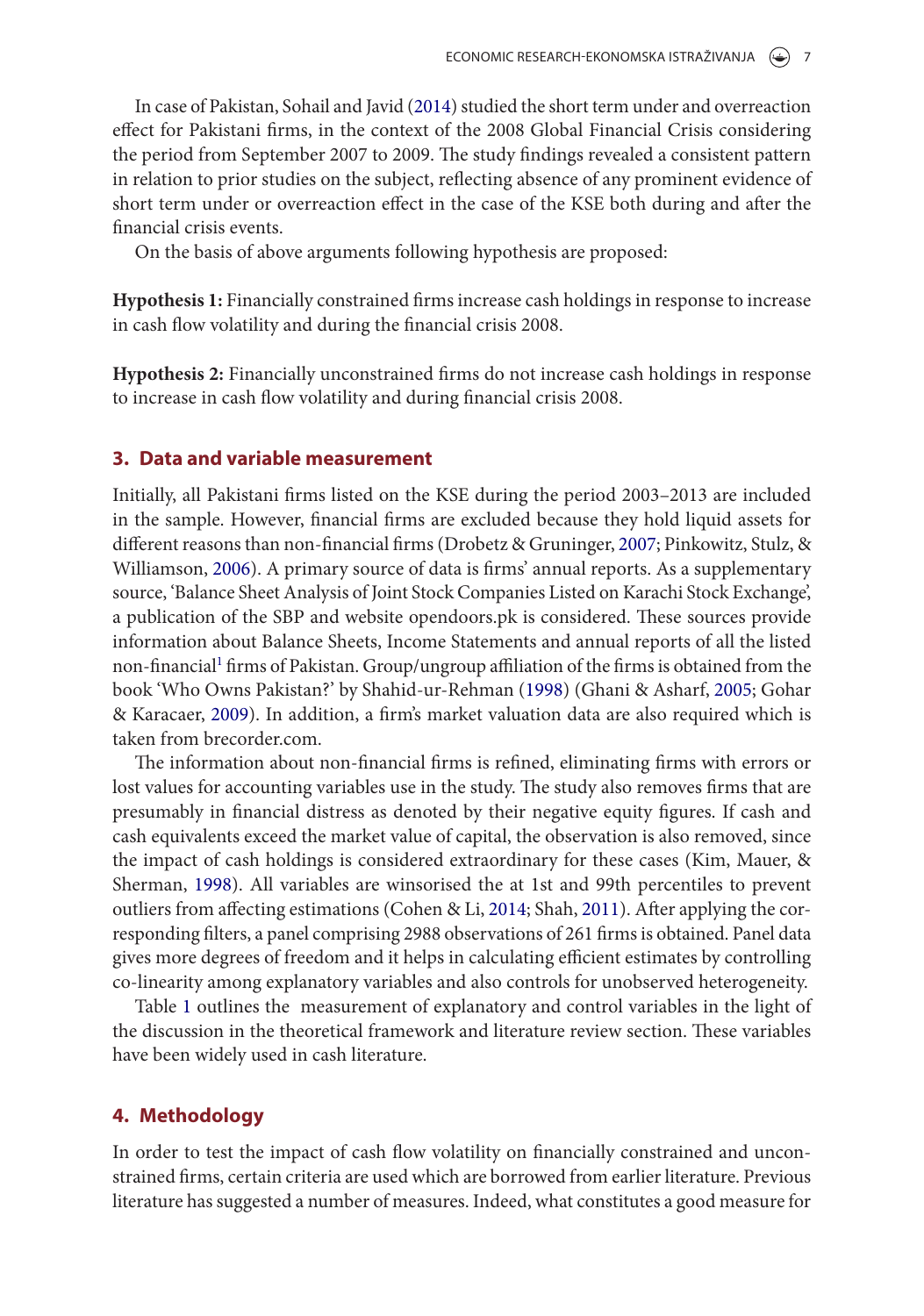8  $\leftrightarrow$  Q. AZMAT AND A. M. IQBAL

<span id="page-9-0"></span>inancially constrained irms still undergoes heated debate (see, for example, Fazzari et al., [1988](#page-14-12); Kaplan & Zingles, 1997). Following Alameida et al. ([2004](#page-13-0)) and Arslan et al.'s [\(2006\)](#page-13-4) four indices size, dividend payment, KZ index and business group affiliation are used in separating firms in to financially constrained and unconstrained groups.

#### **4.1. Firm size**

Firm size is the first criteria used in the study for separating firms into financially constrained and unconstrained groups over the sample period 2003–2013. Firms are assigned to inancially constrained (unconstrained) group if they are in the bottom (top) quartile of size distribution. his ranking is based on annual basis. Firm size is used as criteria for financially constrained and unconstrained firms because it is argued that it is more difficult for smaller irms to obtain external inancing as they are less known, young and having less fix assets to be used as collateral as compare to lager firms (Almaida et al., [2004](#page-13-0); Luo, [2011](#page-14-21)).

#### **4.2. Dividend payment**

Dividend payment is the second criteria used in the study. For each year irms which pay dividend are assigned to unconstrained group and those which do not pay dividend are considered as constrained firms (Han & Qiu, [2007\)](#page-14-10). This criterion is used because it is found in literature that inancially unconstrained irms are more likely to pay higher dividends as compared to constrained firms (Almaida et al., [2004;](#page-13-0) Frésard & Frochaux, [2004\)](#page-14-22).

#### **4.3. KZ Index**

Rather than using constraint proxies based on single firm characteristics, a multidimensional measure is used developed by Kaplan and Zingales [\(1997](#page-14-13)). hey showed that the likelihood of a firm to be financially constrained is collectively determined by profitability, growth opportunity, leverage ratio and cash holdings. Following Almaida et al. ([2004\)](#page-13-0) and Luo [\(2011\)](#page-14-21) firms are grouped in to financially constrained and unconstrained firms using following equation.

<span id="page-9-2"></span>KZ index =  $-1.002$ <sup>\*</sup>CF + .283<sup>\*</sup>TQ + 3.139<sup>\*</sup>L – 39.368<sup>\*</sup>Dividends – 1.315<sup>\*</sup>Cash (1)

Firms in the bottom (top) quartiles are ranked as financially unconstrained (constrained) and this ranking is done on annual basis.

#### **4.4. Business group affiliation**

<span id="page-9-1"></span>Following Arslan et al. [\(2006](#page-13-4)) fourth criterion is group affiliation in which firms are assigned to inancially unconstrained (constrained) groups if they belong to (do not belong) to another corporation. It is argued that business group affiliations are efficient economic arrangements that substitute for missing or inefficient outside institutions and markets (Ghani & Asharf ([2005\)](#page-14-17)) that is why firms which are affiliated with business groups are considered as unconstrained. This criterion is important especially in Pakistan because of the prevalence of family owned business groups (Cheema, [2003](#page-13-3)).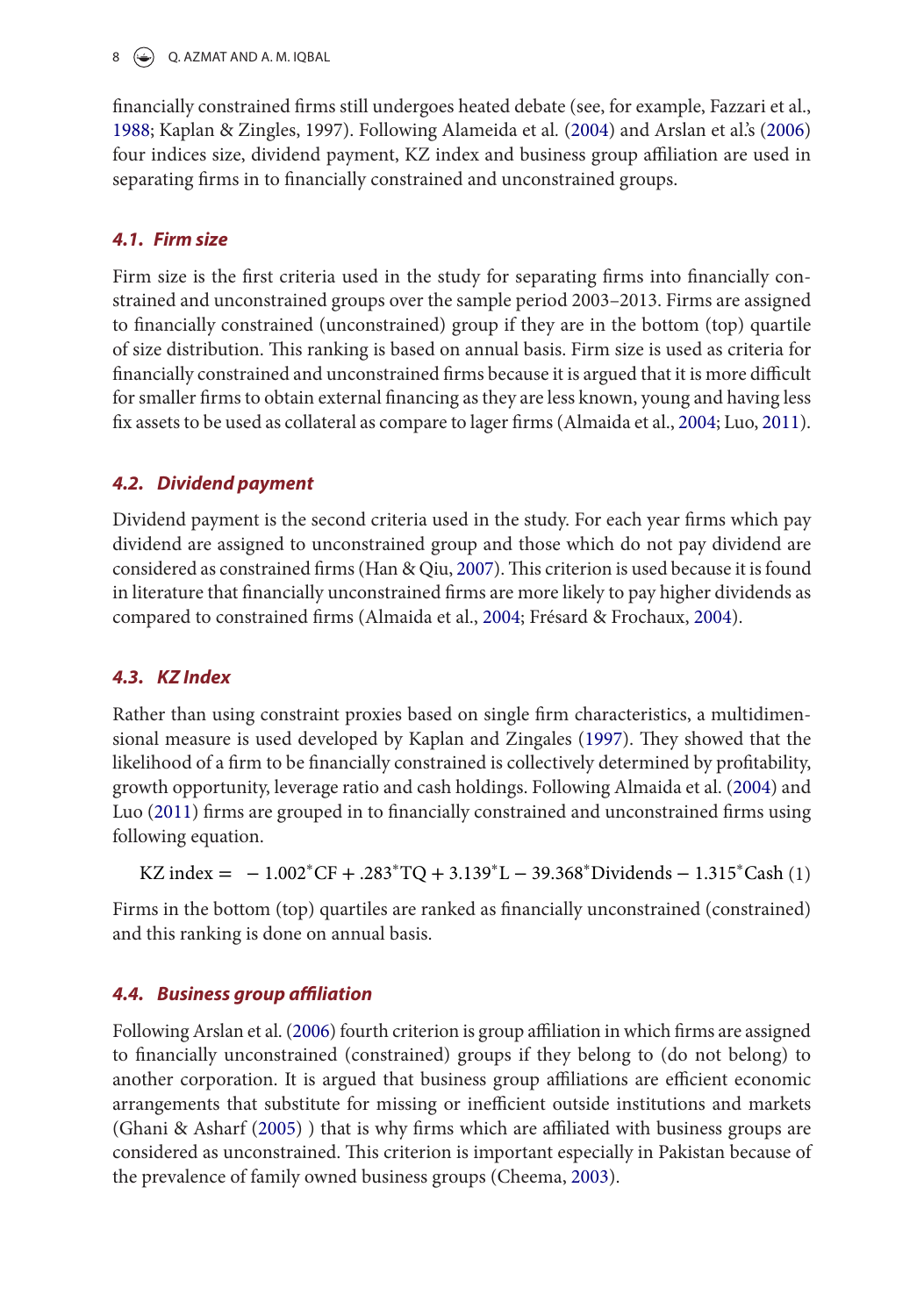| Name of Variables           | Denoted by    | Measured by                                                                                      |
|-----------------------------|---------------|--------------------------------------------------------------------------------------------------|
| Cash                        | <b>CASH</b>   | Ratio of cash and cash equivalents to net assets.                                                |
| <b>Cash Flow Volatility</b> | <b>CVCF</b>   | It is measured as coefficient of variation of the firm's yearly cash flow of<br>past four years. |
| Cash Flow                   | CF            | Ratio of cash flow to net assets.                                                                |
| Leverage                    |               | Ratio of total debt to net assets                                                                |
| Size                        | <b>SIZE</b>   | Natural logarithm of firm's asset.                                                               |
| <b>Growth Opportunities</b> | TO            | Ratio of market value of equity plus book value of debt to net assets.                           |
| Crisis                      | <b>CRISIS</b> | Dummy variable which takes the value of 1 for the year 2007 and 2008 and<br>zero otherwise.      |

<span id="page-10-0"></span>**Table 1.** names and measurement of the variables.

<span id="page-10-1"></span>Firms are classified in to constrained and unconstrained groups on the basis of above criterias. Following Han and Qui (2007) a dynamic panel cash holdings model is developed. his model is used in estimating the relationship between cash holdings and cash low volatility for constrained and unconstrained groups of firm. The Hansen test is also applied for over identifying restrictions to investigate whether or not there exist a correlation between the instruments and the error term.

#### **Model**

$$
Cash_{it} = \beta_0 + \beta_1 CVCF_{i,t-1} + \beta_2 CF_{i,t} + \beta_3 Size_{i,t-1} + \beta_4 TQ_{i,t-1} + \beta_5 L_{i,t-1} + \beta_6 Cash_{i,t-1} + \beta_7 Crist + \beta_7 Crist + \eta_i + \varepsilon_{it}
$$
 (2)

<span id="page-10-2"></span>Where cash<sub>it</sub> is the dependent variable of firm i at time t. Among independent variables the main variable of interest is cash flow volatility  $(CVCF_{i,t})$  Other variables include cash flow ratio (CF<sub>it</sub>), size<sub>it</sub>, leverage (L<sub>it</sub>), Tobin's Q (TQ<sub>it</sub>) and Cash<sub>it</sub> which is lagged value of dependent variable . Crisis is the dummy variable which takes the value of 1 for the year 2007 and 2008 and 0 otherwise. measures unobservable heterogeneity and is the error term.

#### **5. Empirical results**

Table [2](#page-10-0) shows the Pearson correlation coefficients for alternative measures of financial constraints used in the study. All correlation coefficients are positive and significant except for the correlation between KZ index with size and dividend payment. Almaida et al. [\(2004\)](#page-13-0) also used the Kaplan and Zingales [\(1997](#page-14-13)) index as financial constraints index and find that KZ index is negatively correlated with other indices. Correlation coefficients are significant but they are not high enough to cause the multicollinearity problem.

Table [3](#page-10-1) presents the summary statistics of the variables use in study. The table reports the mean, median, standard deviation and quartiles for each variable. Results showed that on average the sample irms hold 15.3% of their assets in the form of cash and cash equivalents with the median of 4.5%. The mean cash ratio found here is very much closer to other related studies (see for example, Afza & Adnan, [2007](#page-13-10); Ferreira & Vilela, [2004](#page-14-23) and Opler et al., [1999\)](#page-15-4). The average size of the sample firm is 6.439. This shows that firms are bigger in terms of their assets but they do not have high growth opportunities as shown by their average Tobin's Q ratio, i.e., 1.234.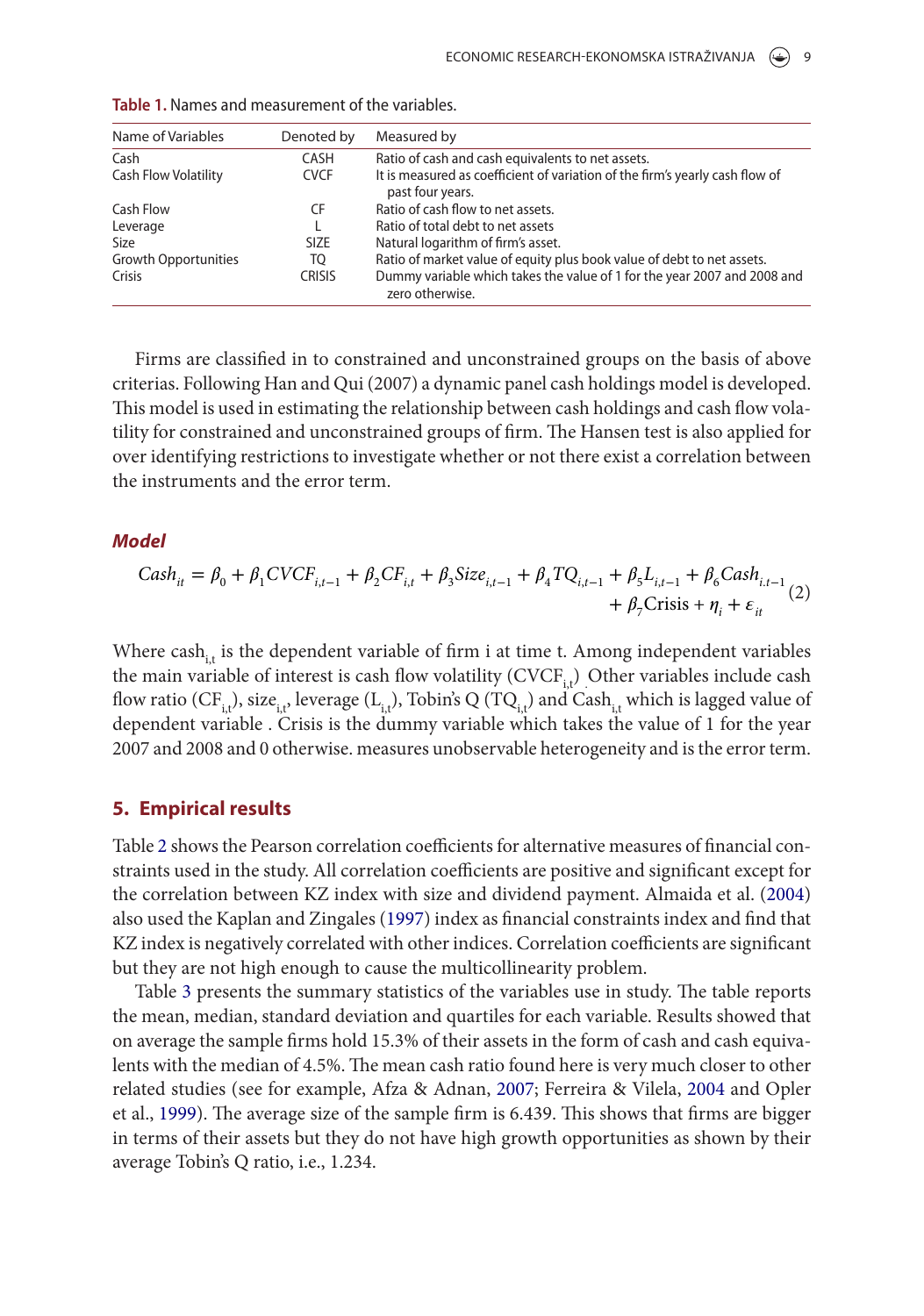#### **Table 2.** correlation matrix.

|                          | <b>Size</b>           | <b>Dividend</b> | KZ index | Group Affiliation |
|--------------------------|-----------------------|-----------------|----------|-------------------|
| Size                     |                       |                 |          |                   |
| Dividend                 | 0.130<br>$(0.01)$ *** |                 |          |                   |
| KZ index                 | $-0.102$              | $-0.312$        |          |                   |
|                          | $(0.03)$ **           | $(0.04)$ **     |          |                   |
| <b>Group Affiliation</b> | 0.036                 | 0.010           | 0.05     |                   |
|                          | $(0.05)$ **           | (.311)          | (0.621)  |                   |

Notes: The table provides correlation among different Financial Constraint Criteria. These criteria are used to divide firms into constraint and unconstraint groups. P-values are reported in parenthesis, where \*\*\*, \*\*, \* indicate coefficients significance level: 1%, 5% and 10% respectively.

Source: Authors' calculations.

| Variables                                                                                                                                        | Mean   | Std    | 25th percentile | Median | 75th percentile |
|--------------------------------------------------------------------------------------------------------------------------------------------------|--------|--------|-----------------|--------|-----------------|
|                                                                                                                                                  | 0.153  | 0.512  | 0.007           | 0.045  | 0.126           |
| $\begin{array}{c} \mathsf{Cash}_{\mathrm{i.t}} \\ \mathsf{CVCF}_{\mathrm{i.t}} \end{array}$                                                      | 3.245  | 45.649 | 0.341           | 0.363  | 1.329           |
|                                                                                                                                                  | 0.1553 | 0.512  | 0.032           | 0.126  | 0.084           |
|                                                                                                                                                  | 6.439  | 1.332  | 5.297           | 6.290  | 7.342           |
| $\begin{array}{l} \mathsf{CF}_{\mathsf{i},\mathsf{t}}\\ \mathsf{Size}_{\mathsf{i},\mathsf{t}}\\ \mathsf{Tq}_{\mathsf{i},\mathsf{t}} \end{array}$ | 1.234  | 0.503  | 0.892           | 0.959  | 1.394           |
| $L_{i,t}$                                                                                                                                        | 0.512  | 0.310  | 0.259           | 0.356  | 0.635           |

#### **Table 3.** Descriptive statistics.

Notes: The table provides descriptive statistics of variables used in the study. The variables are Cash measure as cash and cash equivalents to net assets (Cash,), Cash Flow volatility measure as coefficient of variation of the firm's yearly cash flow of past four years (CVCF<sub>ir</sub>), Cash Flow measure as operating income before depreciation normalised by net of assets (CF<sub>ir</sub>), Size measure as natural log of total assets (Size, ), Tobin's Q measure as a ratio of market value of equity plus the book value of debt to total assets (Tq<sub>it</sub>) and leverage which is measure as ratio of debt to total assets (L<sub>it</sub>). Source: Authors' calculations.

<span id="page-11-2"></span><span id="page-11-1"></span>

| <b>Financial Constraints Criteria</b>                       |           |           |           |            |           |              |                   |           |
|-------------------------------------------------------------|-----------|-----------|-----------|------------|-----------|--------------|-------------------|-----------|
|                                                             | Size      |           | Dividend  |            | KZ index  |              | Group Affiliation |           |
|                                                             | Uncon-    | Con-      | Uncon-    | Con-       | Uncon-    | Con-         | Uncon-            | Con-      |
|                                                             | strained  | strained  | strained  | strained   | strained  | strained     | strained          | strained  |
|                                                             | Firms     | Firms     | Firms     | Firms      | Firms     | <b>Firms</b> | Firms             | Firms     |
| $\overline{\mathsf{CVEF}}_{\mathsf{i},\mathsf{t}\text{-1}}$ | $-0.013$  | 0.016     | $-0.139$  | 0.0005     | 0.001     | 0.042        | 0.027             | 0.0014    |
|                                                             | (0.863)   | (0.026)   | (0.294)   | (0.035)    | (0.329)   | (0.384)      | (0.279)           | (0.032)   |
| $CF_{I,t}$                                                  | 0.054     | 0.005     | 4.335     | 0.0017     | 0.563     | $-0.432$     | 0.175             | 0.118     |
|                                                             | (0.032)   | (0.028)   | (0.082)   | (0.024)    | (0.258)   | (0.338)      | (0.035)           | (0.056)   |
| $Size_{i,t-1}$                                              | 0.251     | 0.6535    | $-1.132$  | $-0.182$   | 0.232     | $-0.028$     | 0.216             | $-0.032$  |
|                                                             | (0.341)   | (0.217)   | (0.339)   | (0.212)    | (0.718)   | (0.755)      | (0.366)           | (0.721)   |
| $TO_{i,t-1}$                                                | $-0.346$  | 0.025     | 0.581     | 0.075      | 0.286     | 0.388        | $-0.225$          | $-0.433$  |
|                                                             | (0.225)   | (0.537)   | (0.352)   | (0.511)    | (0.717)   | (0.804)      | (0.352)           | (0.043)   |
| $L_{i,t-1}$                                                 | 2.813     | $-0.276$  | 3.443     | $-0.156$   | 0.216     | 0.035        | 0.354             | $-0.632$  |
|                                                             | (0.052)   | (0.084)   | (0.237)   | (0.271)    | (0.475)   | (0.652)      | (0.032)           | (0.354)   |
| $\mathsf{Cash}_{i,t-1}$                                     | 0.031     | 0.325     | 0.075     | 0.563      | 0.252     | 0.239        | 0.156             | 0.529     |
|                                                             | (0.056)   | (0.035)   | (0.752)   | (0.023)    | (0.832)   | (0.426)      | (0.363)           | (0.042)   |
| <b>CRISIS</b>                                               | 0.19      | 0.22      | 0.29      | 0.34       | 0.25      | .28          | .38               | .34       |
|                                                             | (.06)     | (.026)    | (.075)    | (.036)     | (.132)    | (.09)        | (.293)            | (.013)    |
| Hansen Test<br>(df)                                         | 7.134(13) | 6.515(18) | 2.683(15) | 10.709(20) | 6.090(16) | 6.215(15)    | 4.129(15)         | 5.075(16) |

#### **Table 4.** Cash flow volatility and cash holdings.

<span id="page-11-0"></span>Notes: The table provides the estimation output of the model used in the study performed through GMM. Here cash (Cash<sub>it)</sub> is the dependent variable. Independent variables include cash flow volatility (CVCF<sub>i,t-1</sub>), cash flow (CF<sub>I,t</sub>),size (size<sub>i,t-1</sub>), Tobin's Q (TQ<sub>it-1</sub>), lagged value of cash and crisis dummy which takes the value of 1 for 2007–2008 and 0 otherwise. This model is applied when firms are classified into constrained/unconstrained groups on the basis of four Financial Constraint criteria, i.e., Size, Dividend, KZ index, Group Affiliation. Hensen test of over identifying restriction is implied with null hypothesis of instrument validity. P-values are reported in parenthesis. Source: Authors' calculations.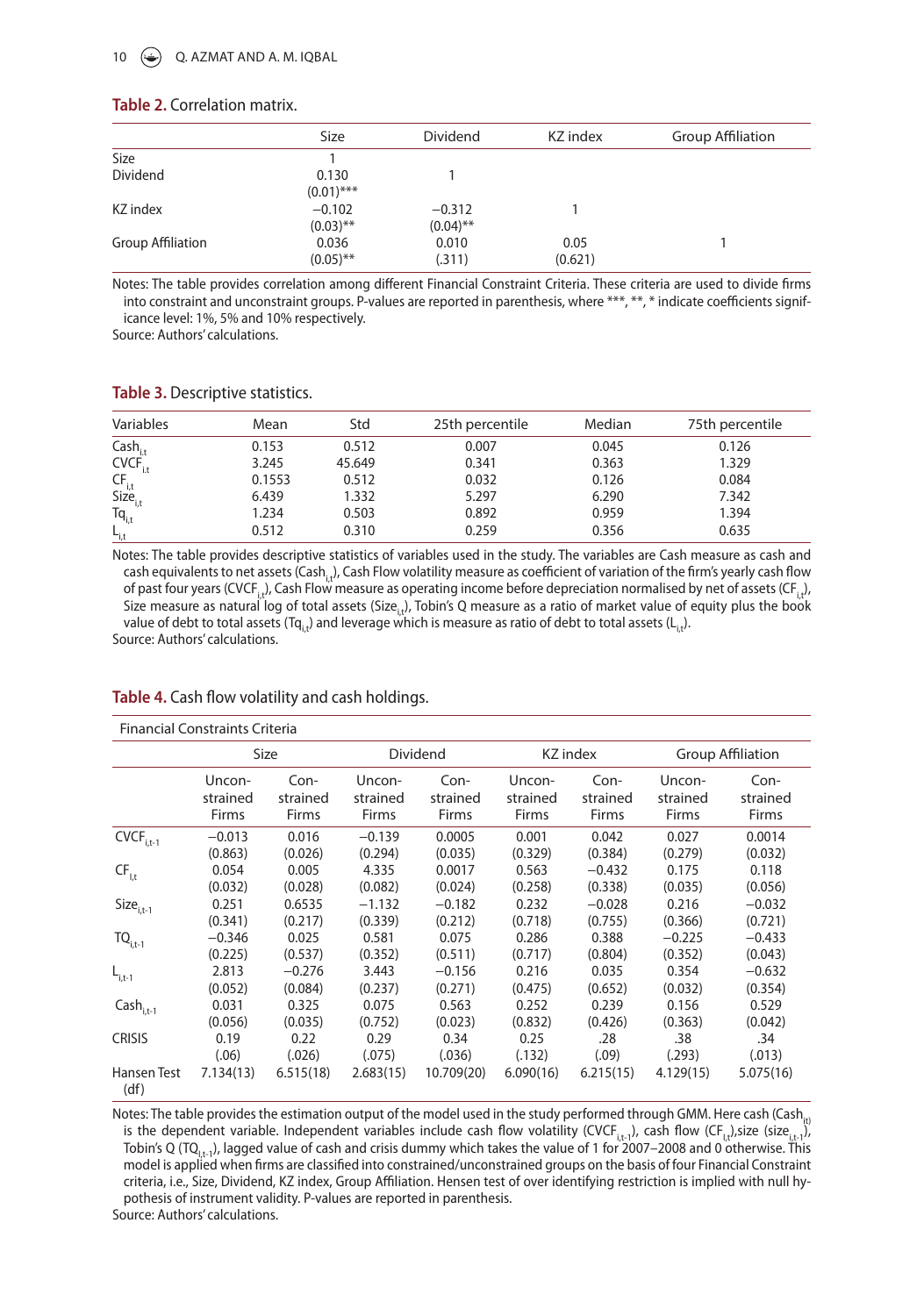Table [4](#page-10-2) presents the Generalised Method of Moments (GMM) estimation results of dynamic penal regression models for financially constrained and unconstrained firms used in the study. In equation 2 the main variable of interest is cash low volatility of cash holdings, rest of the variables are control variables which are conventional and have been found in literature to have significant explanatory power on the cash holding decisions of firms (Almaida et al., [2004;](#page-13-0) Martinez-carrascel, 2010). Most of the coefficients have expected signs for all the four constrained/ unconstrained criteria's.

Consistent with the results of Han and Qui (2007), McVanel and Perevalov (2008) and Martinez-carrascel, (2010) it is found that cash flow volatility is significantly positively related with cash holdings of inancially constrained irms in Pakistan while for unconstrained firms the relationship is insignificant. This relationship supports the precautionary motive of holding cash for constrained irms. Furthermore, the positive link between cash holdings and cash flow volatility of firms with limited access to external finance indicates a negative relationship between current investment and cash low volatility for inancially constrained firms than unconstrained firms. These results explain that financially constrained firms save cash today in order to fund future investment opportunities. But, saving cash today may cause the irm to forgo current positive net present value projects, which may prove costly. hus, inancially constrained irms will achieve an optimal cash policy that trades off current investments against profitable future investments. On the other hand, financially unconstrained firms do not have any cost for holding cash because no current period investments are let and they derive less beneit from holding cash (Almaida et al., [2004](#page-13-0)).

Results also show positive and significant relationship between cash holdings and cash flows. This relationship is consistent with the argument that firms save cash out of cash flows to finance future investments because of a wedge between internal and external cost of funds (Khurana et al., [2006](#page-14-6)). The coefficient on the lagged dependent variable is less than unity and statistically significant, indicating stationarity and persistence in cash holdings (Martinez-Carrascal, [2010;](#page-14-24) Sher, [2014\)](#page-15-13). The result on KZ index is puzzling and does not confirm the hypothesis. Almaida et al. [\(2004\)](#page-13-0) also reported similar results for KZ index and they point the contradictory inding to the fact that KZ index may not be a good measure of inancial constraints. Crisis variable is also signiicantly positive for constrained irms in all the four criteria and for unconstrained firms it was significant when the financial constraint was size and dividend payment. This finding shows that during financial crisis 2008 constrained firms save more cash than the unconstrained ones. In some cases, unconstrained firms also save cash but the significance is low as compared to constrained firms. This result is consistent with the findings of Arslan et al. ([2006](#page-13-4)) for a sample of Turkish firms. This finding explains that cash reserves of firms can be used effectively as a hedging device against the luctuations in cash low and inancial constraints, which restrict the ability of firms to undertake profitable investment opportunities and cash stands as an effective device for firms mainly, during the crisis period.

For all regression specifications, Hansen [\(1982](#page-14-25)) chi-square test statistic showed that for the null hypothesis the model's over identifying restrictions are valid, i.e., the estimated orthogonality conditions are sufficiently close to zero.

Overall, it can be said that results support the hypothesis. Cash low volatility is signiicantly and positively related with cash holdings of inancially constrained Pakistani irms. However, it is insignificant for financially unconstrained firms.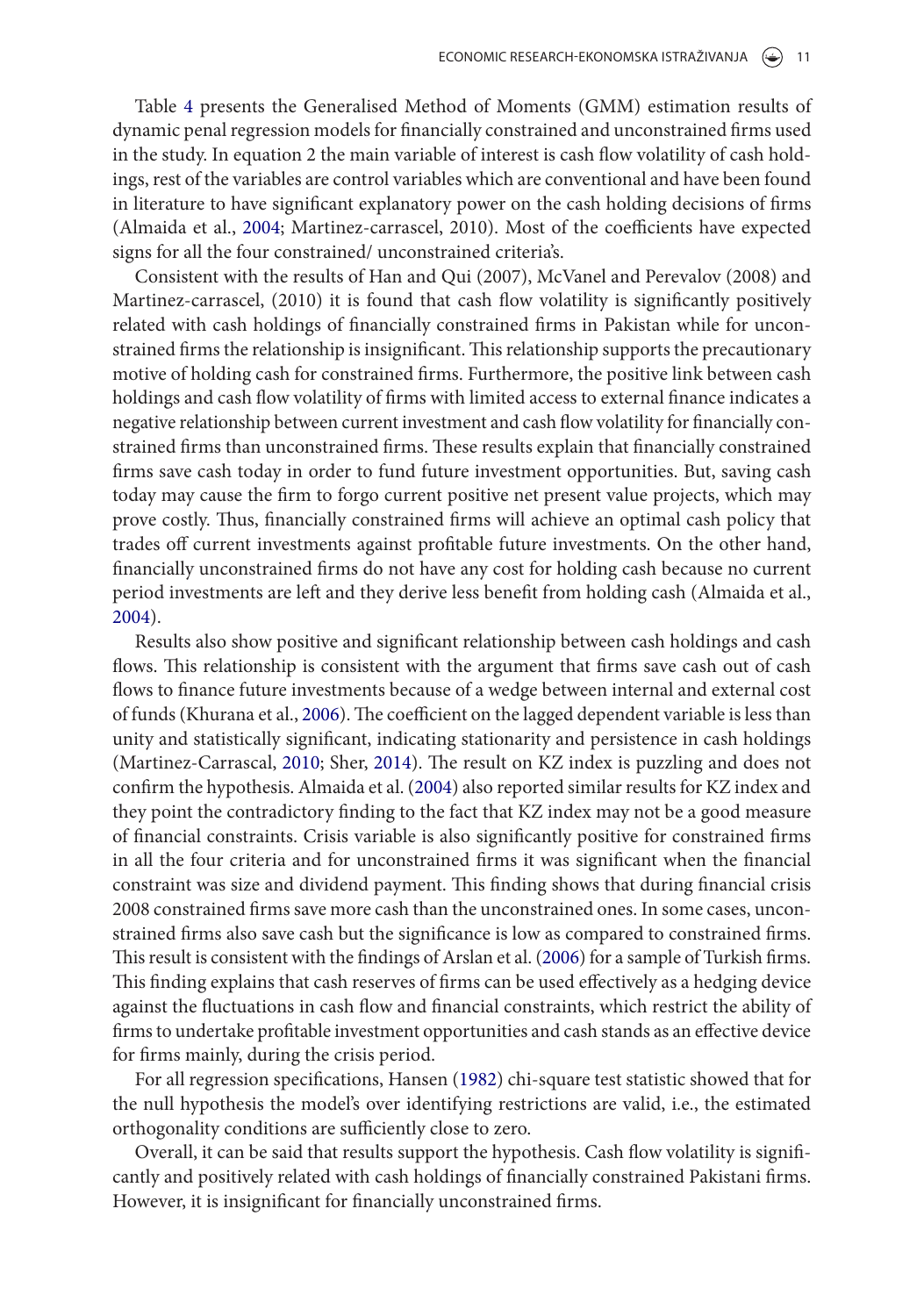12  $\left(\rightarrow\right)$  Q. AZMAT AND A. M. IQBAL

Financial flexibility is considered as the most important goal of firms' financial policy. hese policies made sure that funding for present and future investments are available in a world where contracting and information frictions are present. These frictions affect the marginal costs and benefits of various projects depending on firm's financial position. Managers not only react to inancing frictions when they occur, but they also anticipate future frictions and adjust the firms' policies accordingly so that the impact of these frictions is minimised (Almaida et al., 2011).

<span id="page-13-9"></span>Khurana et al. ([2006](#page-14-6)) in their cross-country study showed that the sensitivity of cash holdings to cash flows decreases with financial development. Their sample includes Pakistan and on the basis of different criteria Pakistan is considered as financially underdeveloped. Result of the study showed that the sensitivity of cash holdings to cash lows decreases with financial development. Thus, it can be implied from the results of current study that financially constrained and unconstrained firms in Pakistan show significant differences in their cash holding policies. Cash holding policies of constrained irms are more conditioned on the cash low volatility while for unconstrained irms no such relationship holds (like Almaida et al., [2004](#page-13-0) and Han & Qiu, [2007\)](#page-14-10).

#### <span id="page-13-11"></span>**6. Conclusion**

This empirical chapter examines the relationship between financial constraints, cash holdings and cash low volatility in the presence of inancial crisis 2008. Following Han and Qui (2007) a positive relationship is expected between cash holdings and cash low volatility of financially constrained firms while no such relationship is expected for unconstrained firms.

Firms are divided into constrained and unconstrained groups on the basis of four criteria, i.e., dividend payment, KZ index, firm size and group affiliation. Results showed that financially constrained firms increase their cash holdings when cash flow volatility increases while unconstrained firms do not. The study delivers important insights in to understanding the cash related behaviour of firms in developing country context like Pakistan.

<span id="page-13-10"></span><span id="page-13-8"></span><span id="page-13-7"></span><span id="page-13-6"></span><span id="page-13-5"></span><span id="page-13-4"></span><span id="page-13-3"></span><span id="page-13-2"></span><span id="page-13-1"></span><span id="page-13-0"></span>The existing literature has a debate about the appropriate relationship between investment-cash flow sensitivity of a firm and financial constraints. On one hand, Fazzari et al. ([1988\)](#page-14-12) argued that investment to cash low sensitivity is high for inancially constrained firms than the unconstrained ones. On the other hand, Kaplan et al. (1997) pointed out that financially unconstrained firm's exhibit greater investment cash flow sensitivity than constrained firms. Overall, the evidence in this study shows that financially constrained firms increase their cash holdings when cash flow volatility increases while unconstrained firms do not. As such, this study contributes in two distinct areas. First, the study adds to the literature on cash holdings, more specifically its importance for firms in less developed countries like Pakistan. In Pakistan, external finance is not easily available due to less financial development and weak law enforcement bodies. This situation makes present study more valuable for Pakistan because it specifically focuses on constrained firms which are in need of cash due to volatile cash lows and high growth opportunities. Second, the study adds to the literature related to corporate saving behaviour of cash holdings. Prior literature suggested that firms increase their cash holdings in response to increase in cash flow volatility (see, for example, Opler et al., [1999](#page-15-4)). This is the first study of its kind which has provided a direct analysis of the relationship between cash holdings, cash low uncertainty and financial constraints during the crisis period of 2008 in the context of Pakistan. The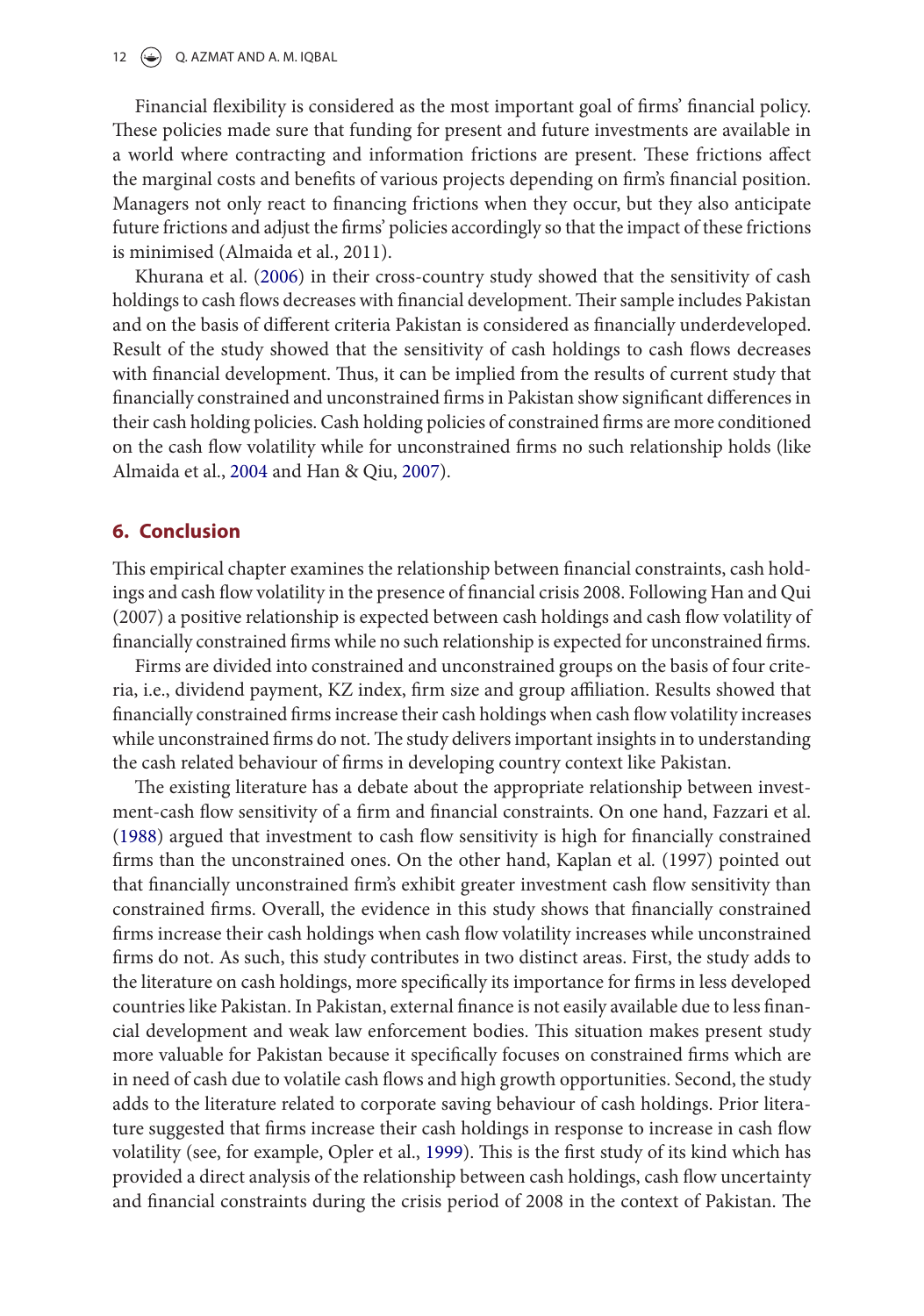<span id="page-14-20"></span><span id="page-14-14"></span><span id="page-14-9"></span>results of the study also contribute to firm's investment decisions by describing that degrees of inancial constraints and cash low volatility afect the investment decisions of the irm. As such these results substantiate the recent findings which document that firms with high cash flow volatility invest less due to the high costs of external financing (see, for example, Acharya et al., [2005;](#page-13-5) Minton & Schrand, [1999\)](#page-15-7). The evidence provided in this study is based on the analysis of irms in Pakistan. Such an analysis will also allow in investigating the inluence of country speciic characteristics on cash holding and potential interactions between these characteristics and firm specific ones.

#### <span id="page-14-26"></span><span id="page-14-15"></span><span id="page-14-12"></span><span id="page-14-11"></span>**Note**

<span id="page-14-23"></span><span id="page-14-3"></span>1. Sample firms include non-financial firms comprising of manufacturing, non-financial services and retail firms listed on the KSE during the period 2003-2013. Financial firms including banks, insurance, real estate and trading firms are excluded from the sample because their cash holdings may be subject to extraneous inluences, such as government regulations (Faleye, [2004](#page-14-26)).

#### <span id="page-14-22"></span><span id="page-14-17"></span>**Disclosure statement**

<span id="page-14-18"></span>No potential conflict of interest was reported by the authors.

#### <span id="page-14-10"></span>**ORCID**

<span id="page-14-25"></span>Qurat-ul-ann Azmat <http://orcid.org/0000-0001-8735-5194> Abdullah Muhammad Iqbal <http://orcid.org/0000-0002-3013-1007>

#### <span id="page-14-5"></span><span id="page-14-2"></span>**References**

- Acharya, V., Almeida, H., & Campello, M. ([2005\)](#page-2-0). Is cash negative debt? A hedging perspective on corporate financial policies. Journal of Financial Intermediation, 16, 515-554.
- <span id="page-14-13"></span><span id="page-14-8"></span>Afza, T., Adnan, M. [\(2007](#page-9-1)). Determinants of corporate cash holdings: A case Study of Pakistan. Singapore economic review conference (SERC), August 1-4. Retrieved September 20, 2011, from [https://](https://editorialexpress.com/cgibin/conference/download.cgi?db_name=SERC2007&paper_id=166) [editorialexpress.com/cgibin/conference/download.cgi?db\\_name=SERC2007&paper\\_id=166](https://editorialexpress.com/cgibin/conference/download.cgi?db_name=SERC2007&paper_id=166)
- <span id="page-14-0"></span>Almeida, H., Campello, M., & Weisbach, M. S. ([2004\)](#page-2-1). The cash flow sensitivity of cash. Journal of Finance, 59, 1777–1804.
- <span id="page-14-6"></span>Al-Najjar, B. ([2013](#page-2-2)). The financial determinants of corporate cash holdings: Evidence from some emerging markets. International Business Review, 22, 77–88.
- <span id="page-14-19"></span>Alti, A. ([2003\)](#page-5-0). How sensitive is investment to cash flow when financing is frictionless? Journal of Finance, 58, 707–722.
- <span id="page-14-4"></span><span id="page-14-1"></span>Arslan, O., Florackis, C., & Ozkan, A. [\(2006](#page-2-3)). The role of cash holdings in reducing investment-cash flow sensitivity: Evidence from a financial crisis period in an emerging market. Emerging Markets Review, 7, 320–338.
- <span id="page-14-16"></span>Bates, T. W., Kahle, K. M., & Stulz, R. M. ([2009\)](#page-2-4). Why do U.S. Firms hold so much more cash than they used to? Journal of Finance, 64, 1985–2021.
- <span id="page-14-7"></span>Beck, T., Demirgüç-Kunt, A., Laeven, L., & Maksimovic, V. ([2006\)](#page-2-5). The determinants of financing obstacles. Journal of International Money and Finance, 25, 932–952.
- <span id="page-14-21"></span>Brown, J. R., & Petersen, B. C. [\(2010\)](#page-6-0). Cash holdings and R&D smoothing. Journal of Corporate Finance, 17, 694–709.
- <span id="page-14-24"></span>Cheema, A. [\(2003](#page-2-6)). Corporate governance in Pakistan: issues and concerns. NIPA Journal Karachi, 8, 07–18.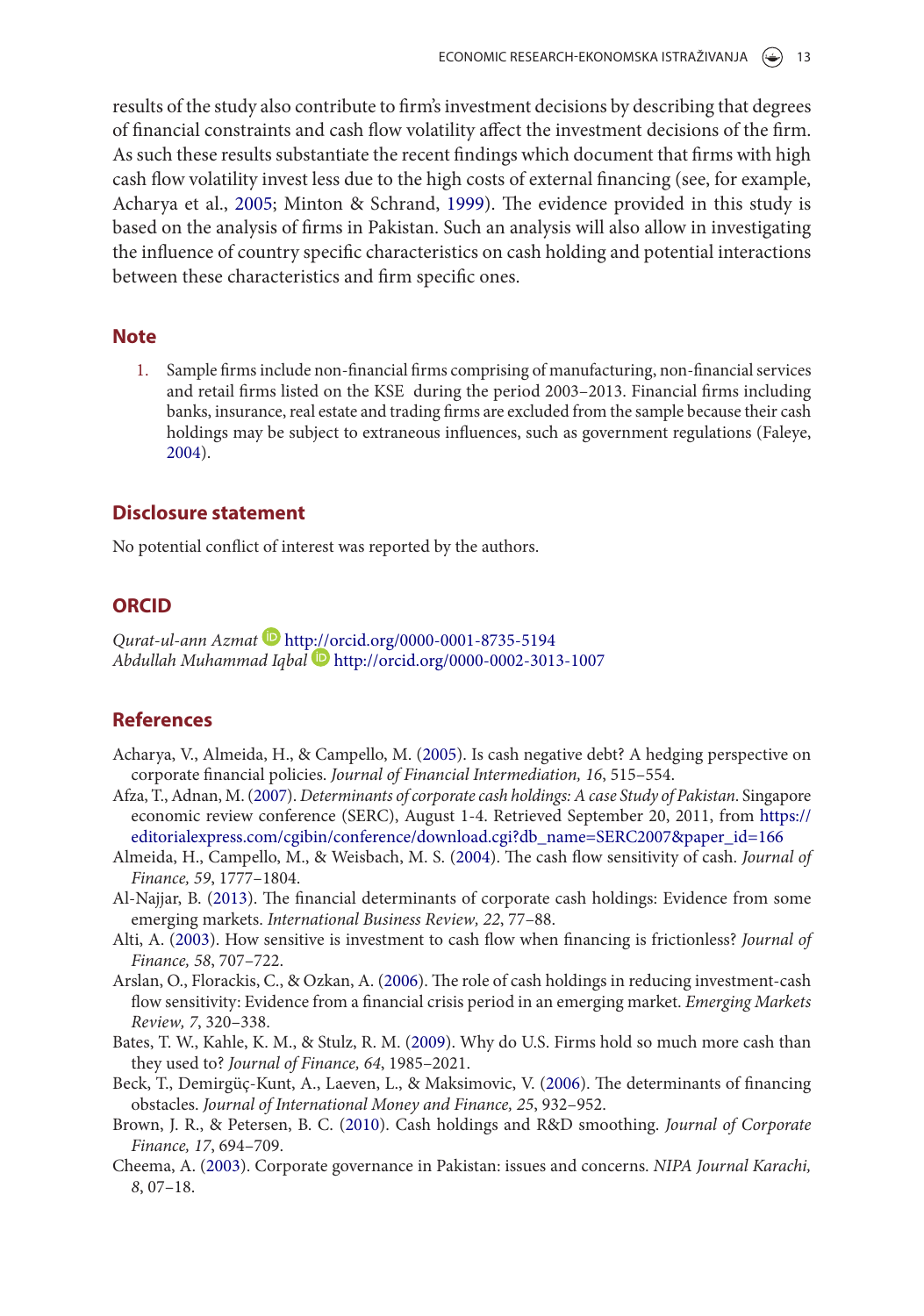- 14  $\left(\rightarrow\right)$  Q. AZMAT AND A. M. IQBAL
- Cohen, D. A., & Li, B. ([2014](#page-7-0)). Why do irms hold less cash? A customer base explanation. Retrieved November 10, 2014, from<http://ssrn.com/abstract=2440794>
- <span id="page-15-3"></span>Denis, D., & Sibilkov, V. [\(2007\)](#page-6-1). Financial constraints, investment and the value of cash holdings. Review of Financial Studies, 23, 247–269.
- <span id="page-15-5"></span>Draz, M. U. ([2011\)](#page-3-0). Impact of inancial crisis on Pakistan and China: A comparative study of six decades. Journal of Global Business and Economics, 3, 174–186.
- <span id="page-15-7"></span>Drobetz, W., & Gruninger, M. C. [\(2007\)](#page-4-0). Corporate cash holding: Evidence from Switzerland. Financial Markets and Portfolio Management, 21, 293–324.
- Faleye, O. [\(2004\)](#page-13-11). Cash and corporate control. The Journal of Finance, 59, 2041-2060.
- Faulkender, M., & Wang, R. [\(2006\)](#page-6-2). Corporate financial policy and the value of cash. Journal of Finance, 61, 1957–1990.
- <span id="page-15-4"></span>Fazzari, S., Hubbard, R. G., & Petersen, B. ([1988\)](#page-4-1). Financing constraints and corporate investment. Brookings Papers on Economic Activity, 2, 141–195.
- <span id="page-15-8"></span>Fernandes, N., & Gonenc, H. [\(2014](#page-2-7)). Multinationals and cash holdings. Retrieved January 2, 2016, from <http://www.whartonwrds.com/wp-content/uploads/2015/06/Multinationals-and-Cash-Holdings.pdf>
- <span id="page-15-11"></span>Ferreira, M. A., & Vilela, A. S. ([2004\)](#page-9-2). Why do irms hold cash? Evidence from EMU countries. European Financial Management, 10, 295–319.
- <span id="page-15-6"></span>Frésard, L., & Frochaux, S. ([2004](#page-8-0)). Corporate investment, cash holdings and financial constraints: Insights from Japan. French Finance Association Meeting. Retrieved May 10, 2014, from [http://](http://www.en.affi.asso.fr/uploads/Externe/6f/CTR_FICHIER_105_1226315078.pdf) www.en.affi.asso.fr/uploads/Externe/6f/CTR\_FICHIER\_105\_1226315078.pdf
- <span id="page-15-0"></span>Ghani, W. I., & Asharf, J. ([2005\)](#page-7-1). Corporate governance, business group affiliation and firm performance: Descriptive evidence from Pakistan. (CMER Working Paper Series, 05–35). Lahore: LUMS. Retrieved December 26, 2016, from [http://www.eaber.org/node/22255.](http://www.eaber.org/node/22255)
- <span id="page-15-12"></span><span id="page-15-2"></span>Gohar, R., & Karacaer, S. ([2009](#page-7-2)). Pakistani business groups: A comparison of group affiliated and unaffiliated firm performance. NUST Journal of Business and Economics, 2, 41-53.
- <span id="page-15-9"></span>Han, S., & Qiu, J. [\(2007\)](#page-4-2). Corporate precautionary cash holdings. Journal of Corporate Finance, 13,  $43 - 57.$
- <span id="page-15-13"></span>Hansen, L. ([1982](#page-11-0)). Large sample properties of generalized method of moments estimators. Econometrica, 50, 1029–1054.
- Islam, S., & Mozumdar, A. ([2007\)](#page-2-8). Financial development and the importance of internal cash: Evidence from international data. Journal of Banking and Finance, 31, 641–658.
- <span id="page-15-10"></span>Javed, A. Y., & Iqbal, R. [\(2006](#page-2-9)). Corporate governance and irm performance: Evidence from Karachi stock exchange. The Pakistan Development Review, 45, 947-964.
- <span id="page-15-1"></span>Javed, A., & Iqbal, R. ([2007](#page-2-10)). External financial resource management by listed Pakistani firms. The Pakistan Development Review, 46, 449–464.
- Kaplan, S., & Zingales, L. [\(1997\)](#page-5-1). Do investment-cash low sensitivities provide useful measures of financing constraints? Quarterly Journal of Economics, 112, 169-215.
- Keynes, J. M. ([1936](#page-1-2)). The general theory of employment, interest and money. London: McMillan.
- Khurana, I., Martin, X., & Pereira, R. ([2006](#page-2-11)). Financial development and the cash low sensitivity of cash. Journal of Financial and Quantitative Analysis, 41, 787–807.
- Kim, C., Mauer, D., & Sherman, A. [\(1998\)](#page-7-3). The determinants of corporate liquidity: Theory and evidence. Journal of Financial and Quantitative Analysis, 33, 335–359.
- Kusnadi, Y., John Wei, K. C. [\(2011](#page-2-12)). he determinants of corporate cash management policies: Evidence from around the world. Journal of Corporate Finance, 17, 725–740.
- La Porta, R., Lopez-de-Silanes, F., Shleifer, A., & Vishny, R. ([1997\)](#page-2-13). Legal determinants of external finance. Journal of Finance, 52, 1131-1150.
- Laeven, L. [\(2003](#page-6-3)). Does inancial liberalization reduce inancing constraints? Financial Management, 32, 5–34.
- Love, I. [\(2003](#page-2-14)). Financial development and inancing constraints: International evidence from the structural investment model. Review of Financial Studies, 16, 765–791.
- Luo, Mi(Meg) ([2011](#page-8-1)). The bright side of financial constraints in cash management. Journal of Corporate Finance, 17, 1430–1444.
- Martinez-Carrascal, C. ([2010\)](#page-11-1). Cash holdings, firm size and access to external finance evidence for the Euro Area. (Working Paper No. 1034). Banco de Espana. Retrieved April 3, 2014, from [http://](http://ssrn.com/abstract=1711142) [ssrn.com/abstract=1711142](http://ssrn.com/abstract=1711142)